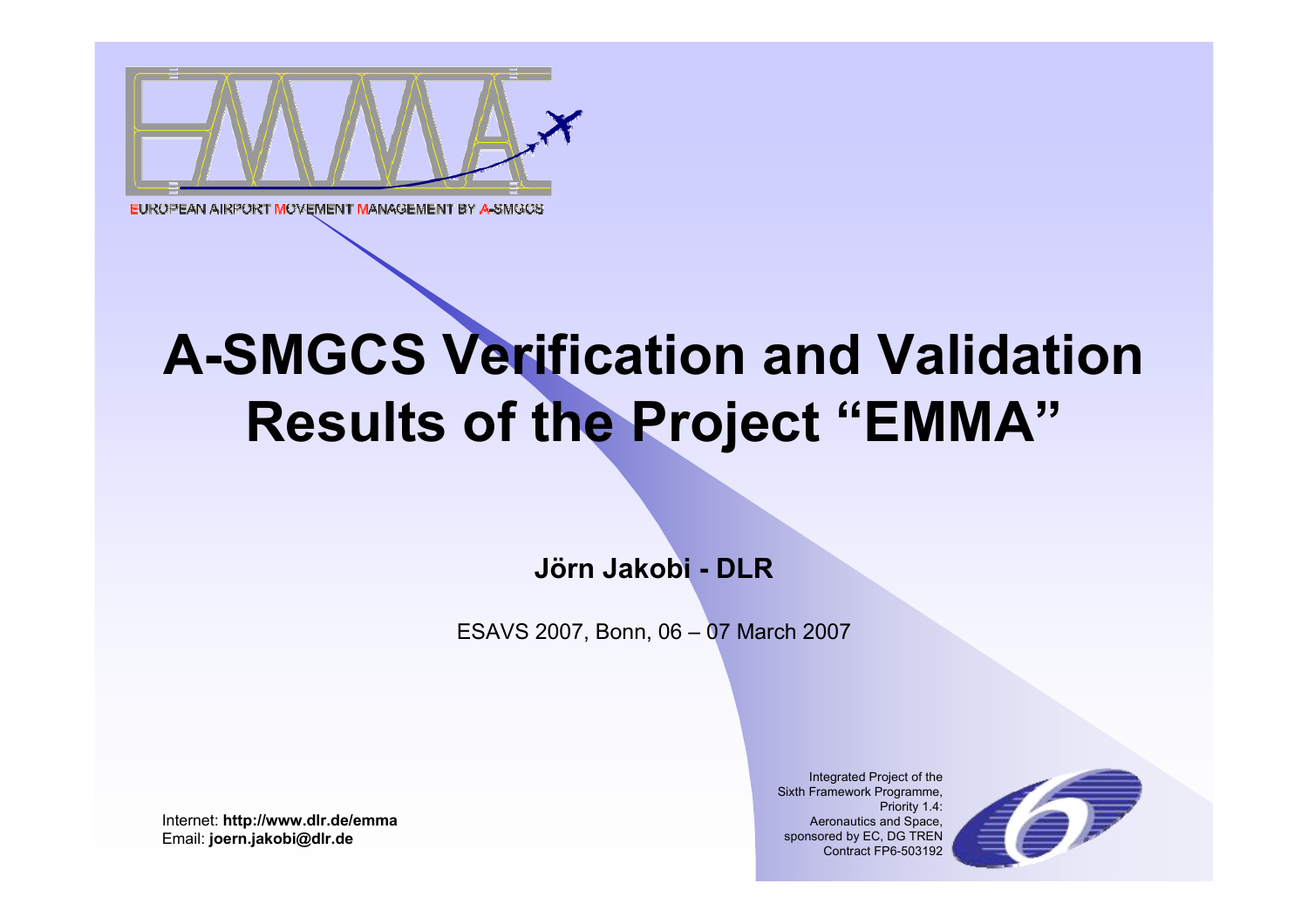

# **EMMA overview**

© EMMA, ESAVS 2007, Bonn, 2007-03-08 **2**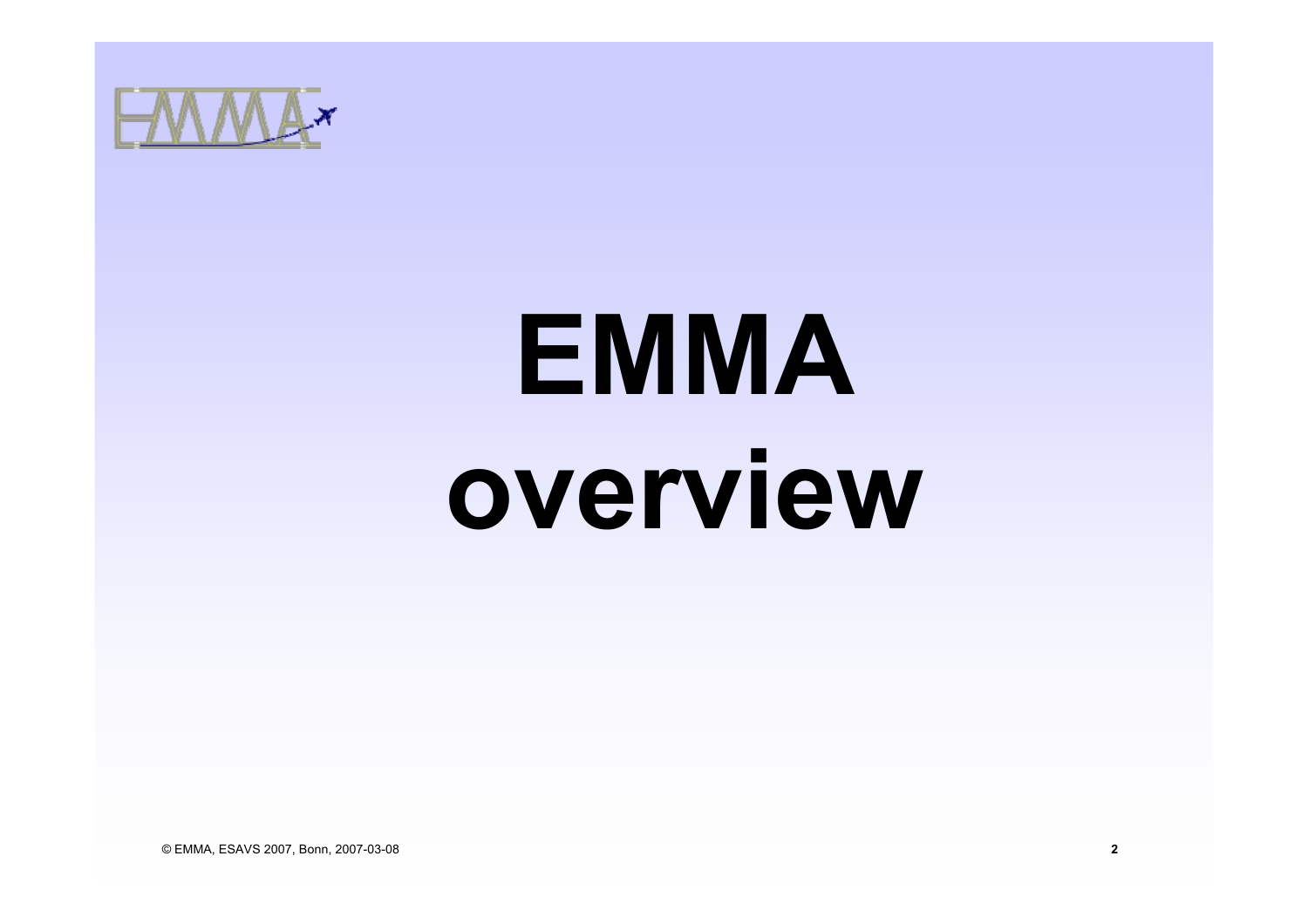

# **A-SMGCS EU-Projects**

| <b>EU-Project</b>                                                                                | <b>Results</b>                                                                                                                                 | <b>Duration</b> | <b>FP</b> |
|--------------------------------------------------------------------------------------------------|------------------------------------------------------------------------------------------------------------------------------------------------|-----------------|-----------|
| <b>Demonstration</b><br><b>Facilities for</b><br>Airport<br><b>Movement</b><br><b>Management</b> | <b>Technology evaluation and demonstration</b>                                                                                                 | 1996-1999       |           |
| Operational<br><b>Benefits</b><br><b>Evaluation by</b><br><b>Testing</b><br>A-SMGCS              | <b>Benefits shown</b> in operational field trials in<br><b>Input to ICAO</b> Doc 9830. Industry products<br>matured.                           | 2000-2002       |           |
| European airport<br><b>Movement</b>                                                              | • A-SMGCS level 1&2 concept validated<br>through operational field trials<br>• Performance data for ICAO doc 9830                              | 2004-2006       |           |
| <b>Management by</b><br>A-SMGCS<br>Part 2                                                        | • Definition of A-SMGCS higher services<br>(CPDLC, Planning, ) in performance<br>based approach<br>• Validation in simulation and field trials | 2006-2008       |           |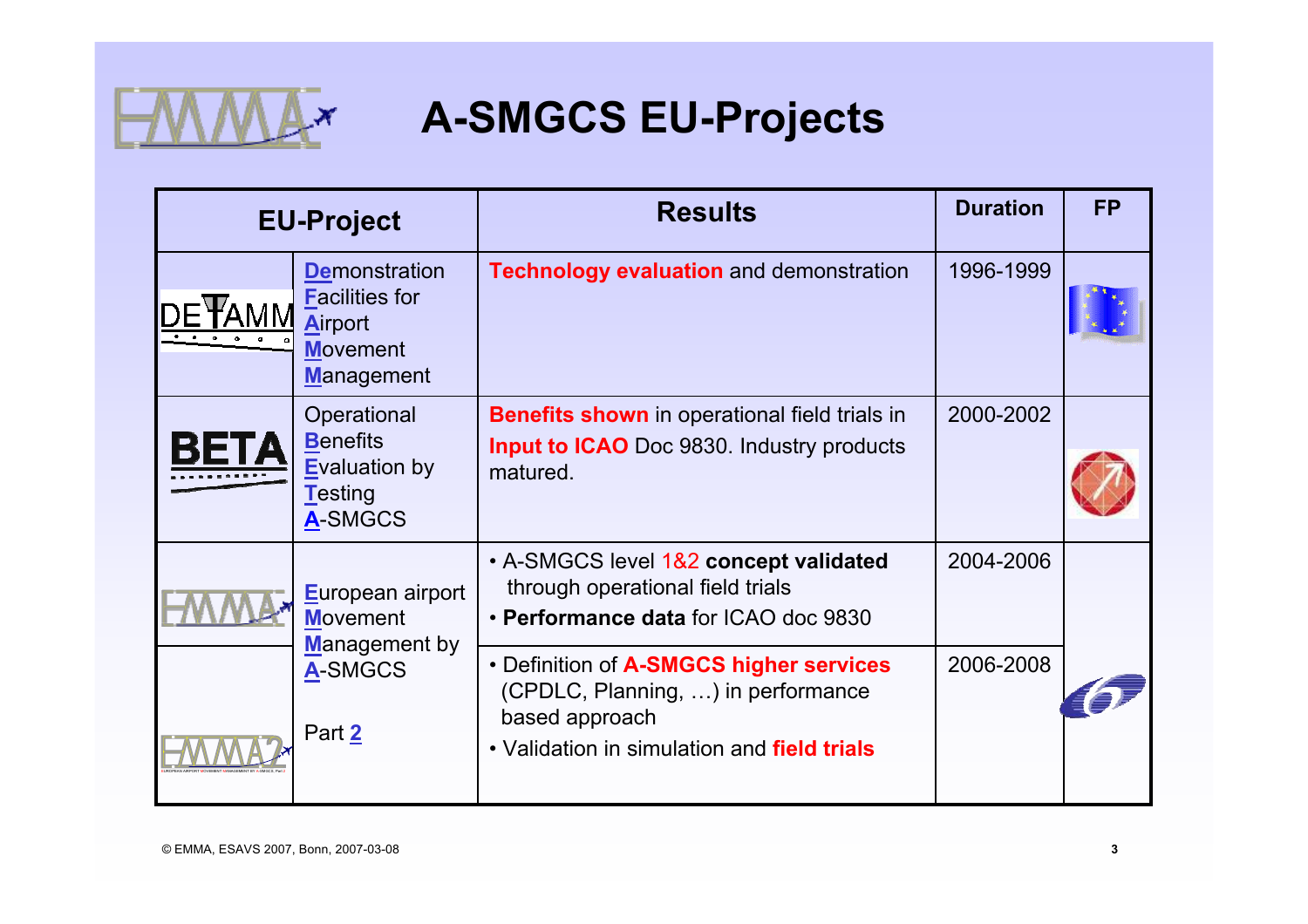

# **24 Partners**

**(in alphabetical order)**

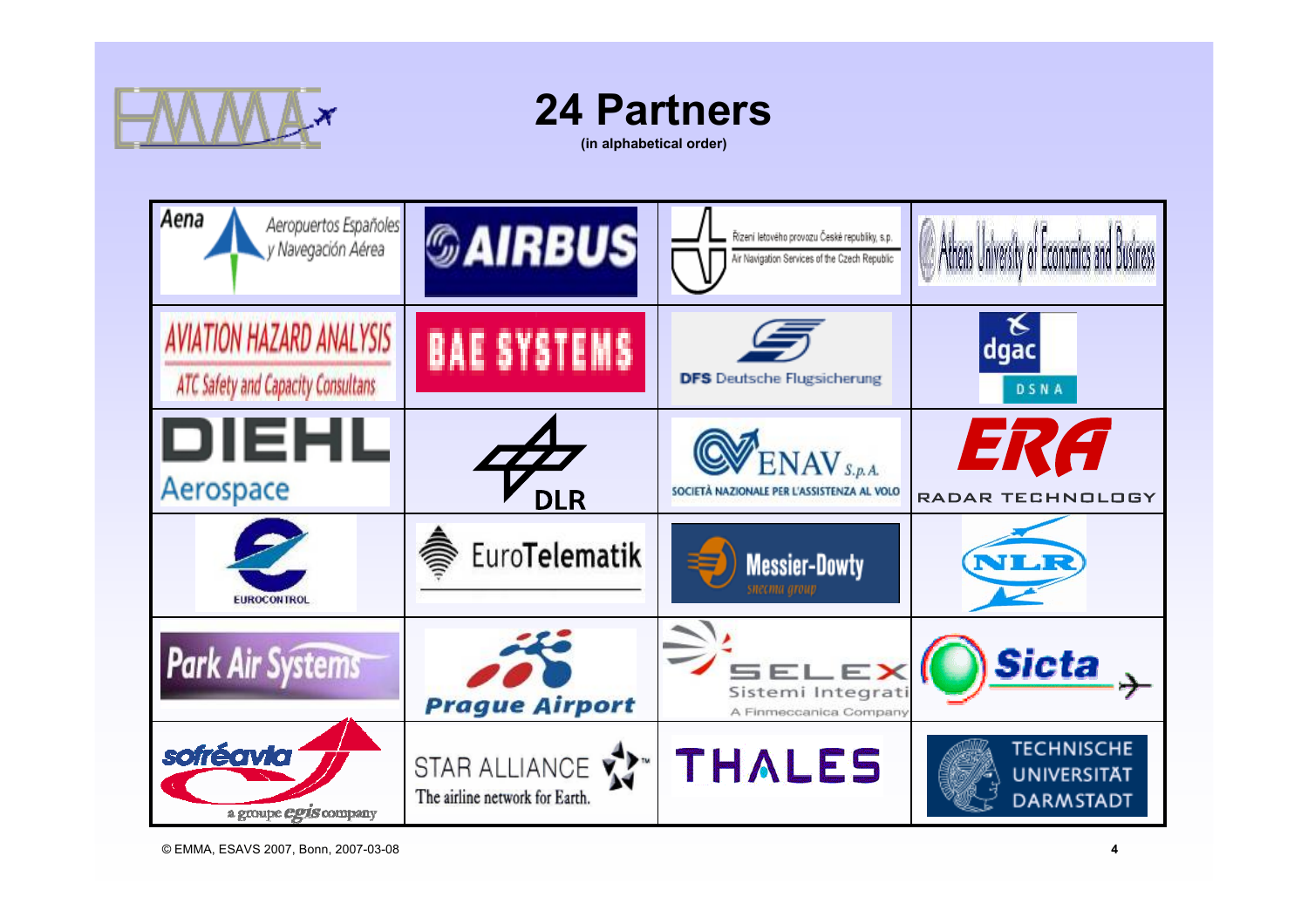

# **Prague Ruzyne**

**Installations:**

- Multilateration
- ADS-B
- DMAN
- vehicles equipped
- **S**urface **C**onflict **A**lert
- camera system (gap filler)
	- •2 RWY
	- $\bullet$ 61 stands
	- •9.7 million passengers in 2004
	- •145.000 aircraft movements



# **Trials:**

- Real time simulation
- operational trials
- operational use in regular shift

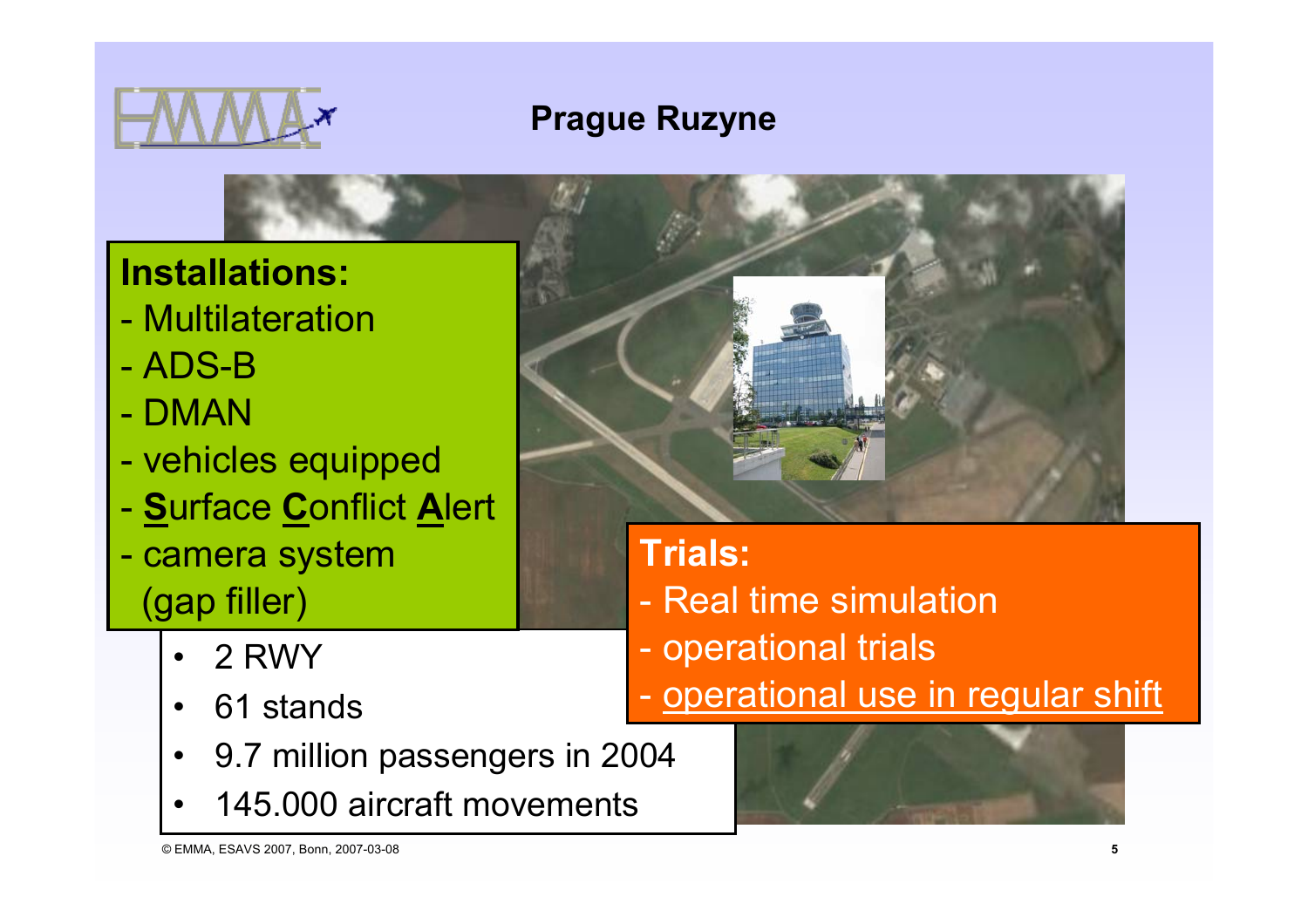

### **Toulouse Blagnac**

# **Trials:**

Shadow mode trials

# **Installations:**

- Multilateration
- ADS-B
- **S**urface **C**onflict **A**lert
- vehicles equipped
	- •2 RWY
	- •28 stands
	- • 5.6 million passengers in 2004
	- •95.000 aircraft movements

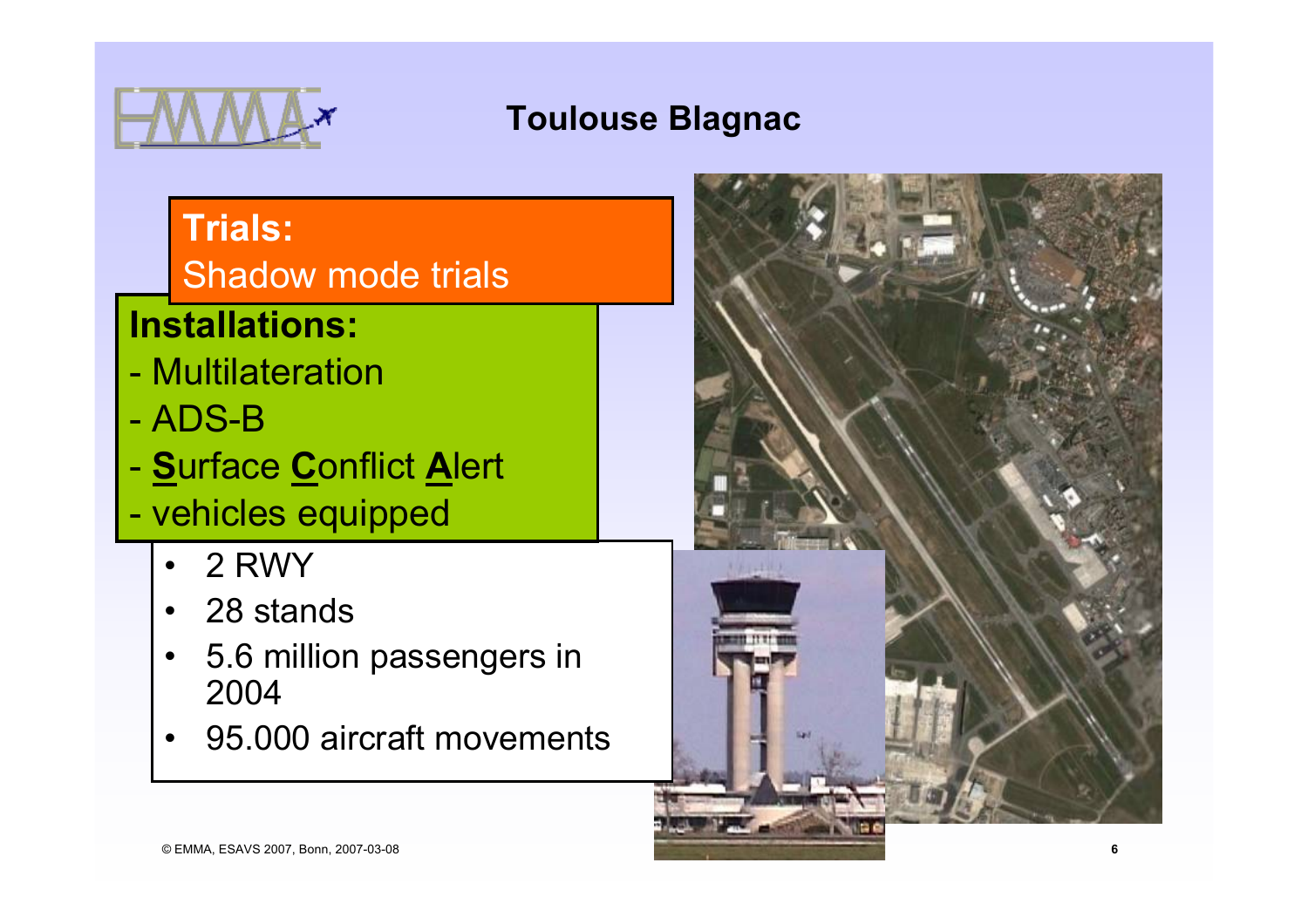

#### **Milan Malpensa**

| <b>Trials:</b><br><b>Real time simulation</b><br><b>Shadow mode trials</b> |                                                                                                                           |  |
|----------------------------------------------------------------------------|---------------------------------------------------------------------------------------------------------------------------|--|
|                                                                            | <b>Installations:</b><br>- Multilateration<br>- Surface Conflict Alert<br>- ADS-B<br>- vehicles equipped<br>(M-LAT, WLAN) |  |
| 2 RWY                                                                      | 115 stands                                                                                                                |  |
| 2003                                                                       | 17.6 million passengers in                                                                                                |  |
|                                                                            | 213.000 aircraft movements                                                                                                |  |

© EMMA, ESAVS 2007, Bonn, 2007-03-08 **7**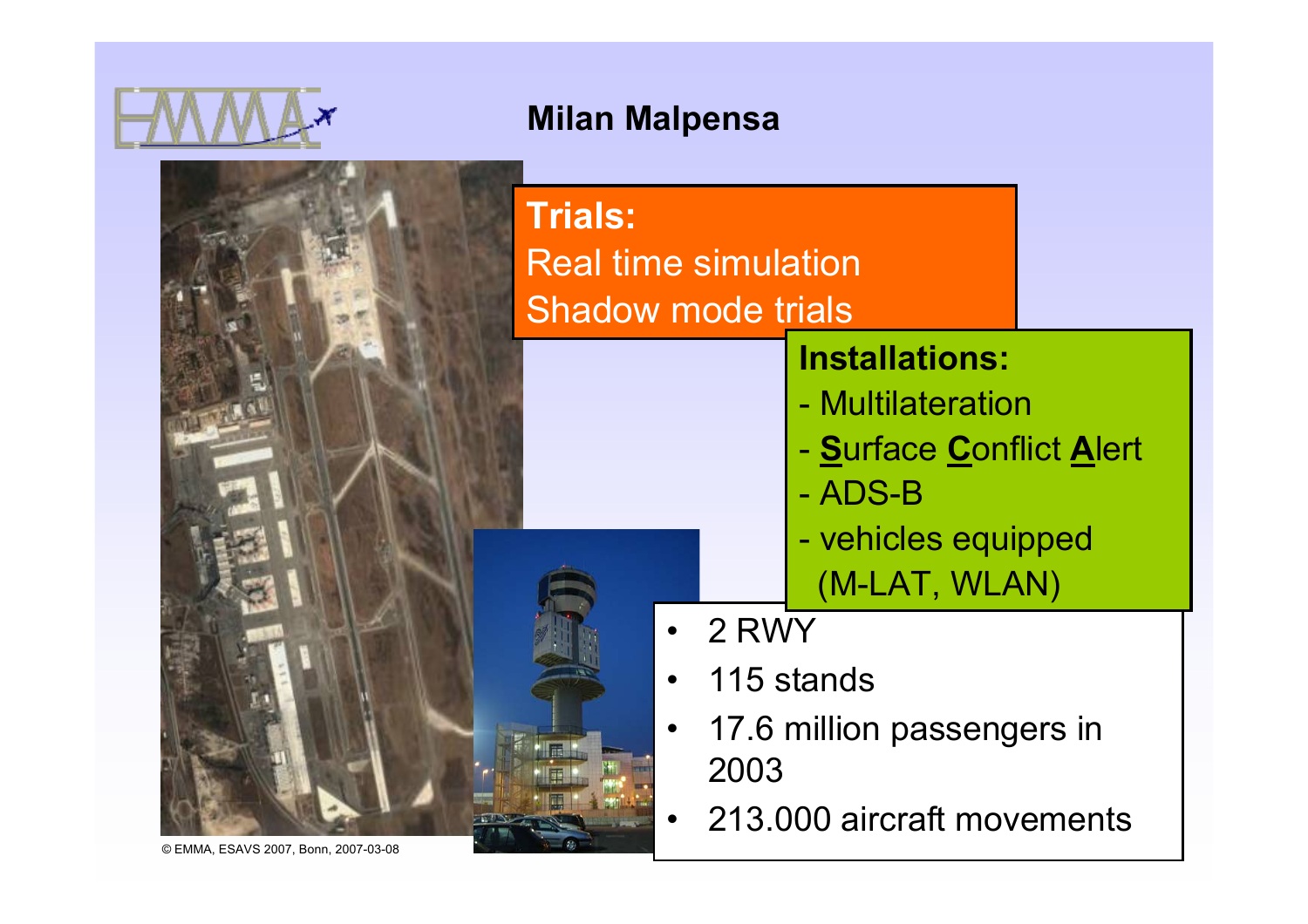

•

# **Performance driven approach using different test platforms**

- Real time simulation
	- to initially check the operational feasibility,
	- to evaluate the potential for operational improvements,
	- to assess new functions in safety critical situations.
	- Field trial setups are integrated
		- to check the feasibility of alternative technological options,
		- to check the applicability to diverse airport environments,
		- to prove the operational feasibility in real life conditions.
- EMMA results and conclusions
	- add, modify and abandon requirements in A-SMGCS standards,
	- validate the A-SMGCS concept.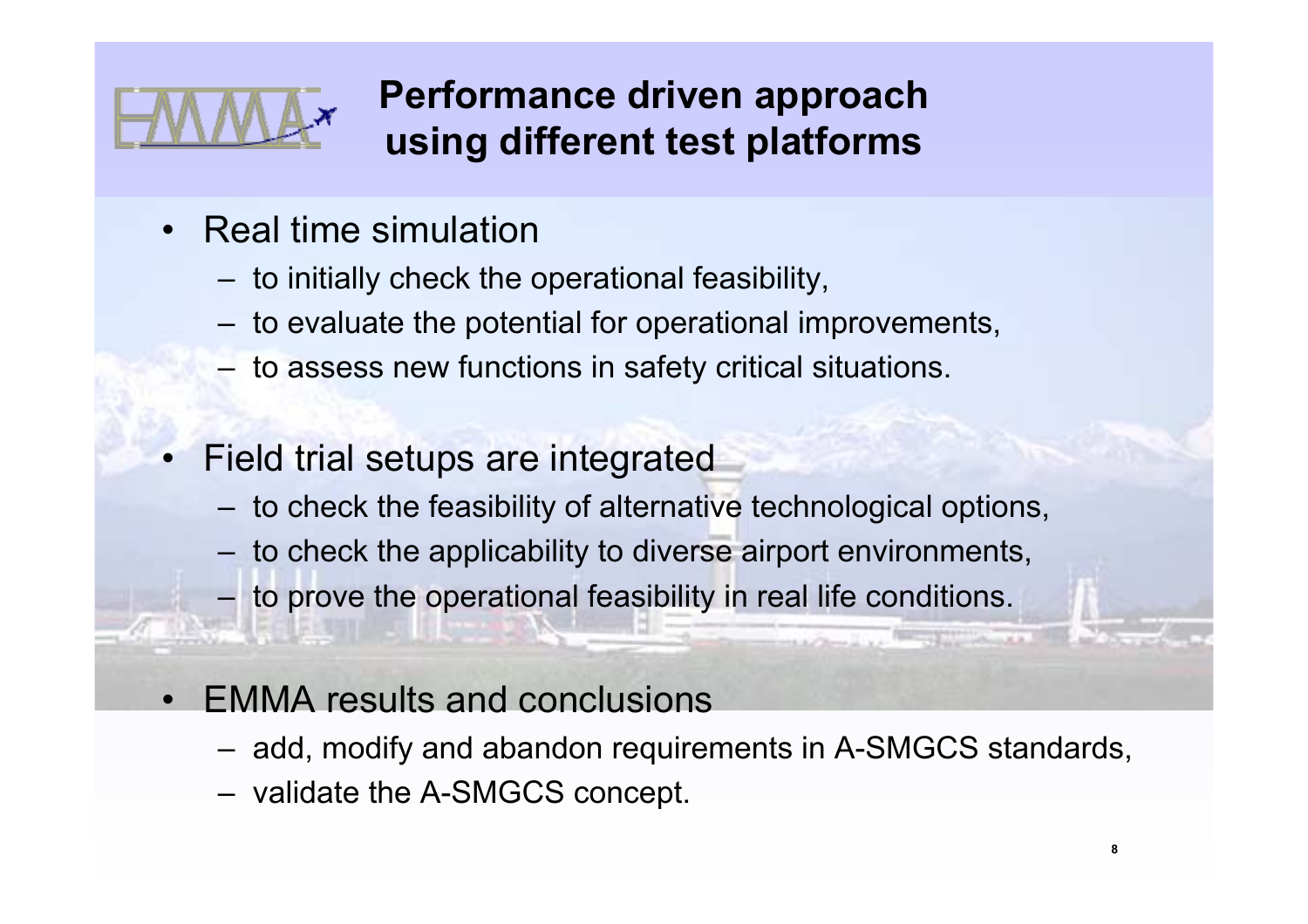

# **Field test platforms**

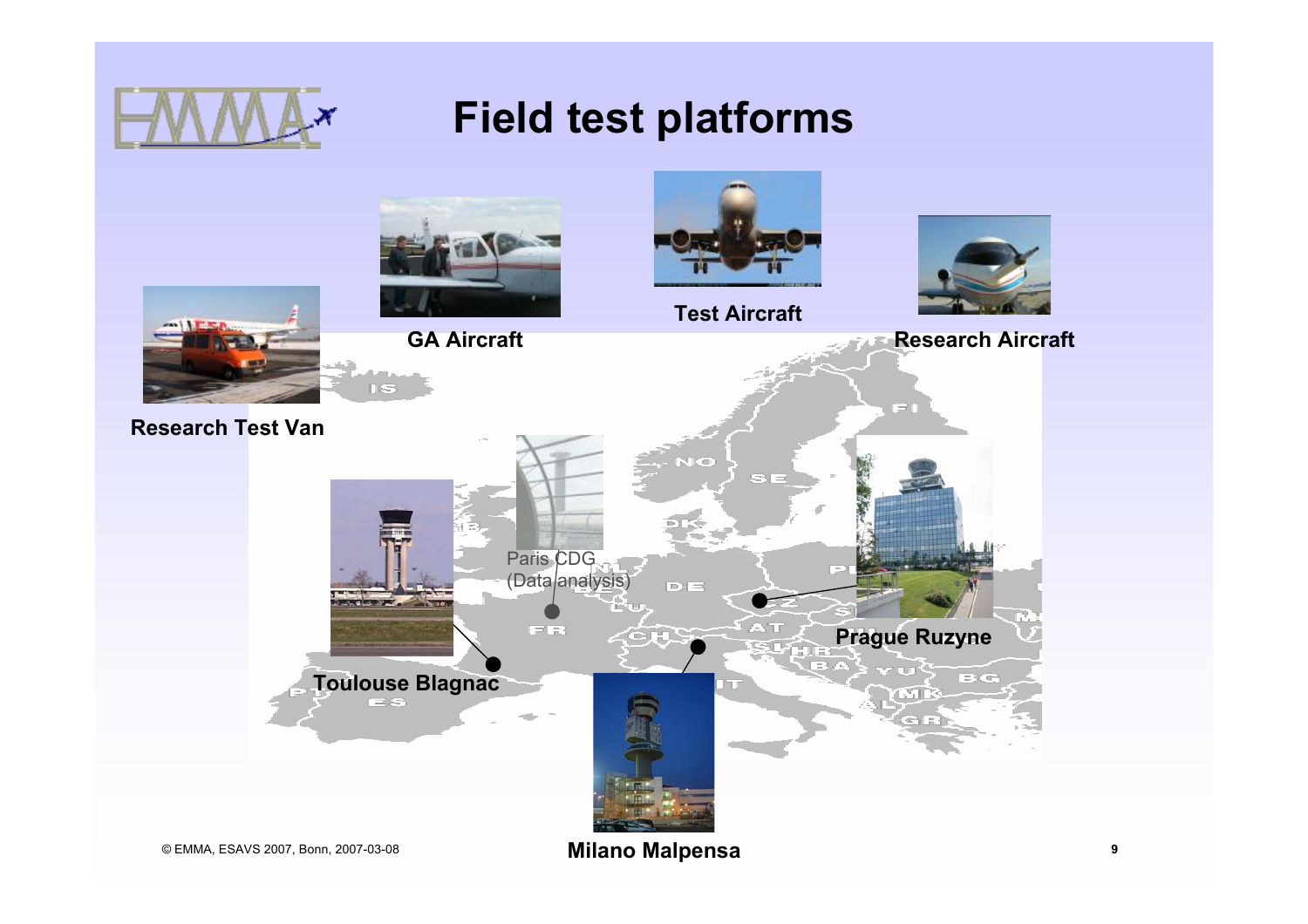

# **Simulation platforms**





Airbus Cockpit **Thales Cockpit** Thales Cockpit **DLR Cockpit** 





TU-D Cockpit **NLR Tower** NLR Tower **DLR Tower** 



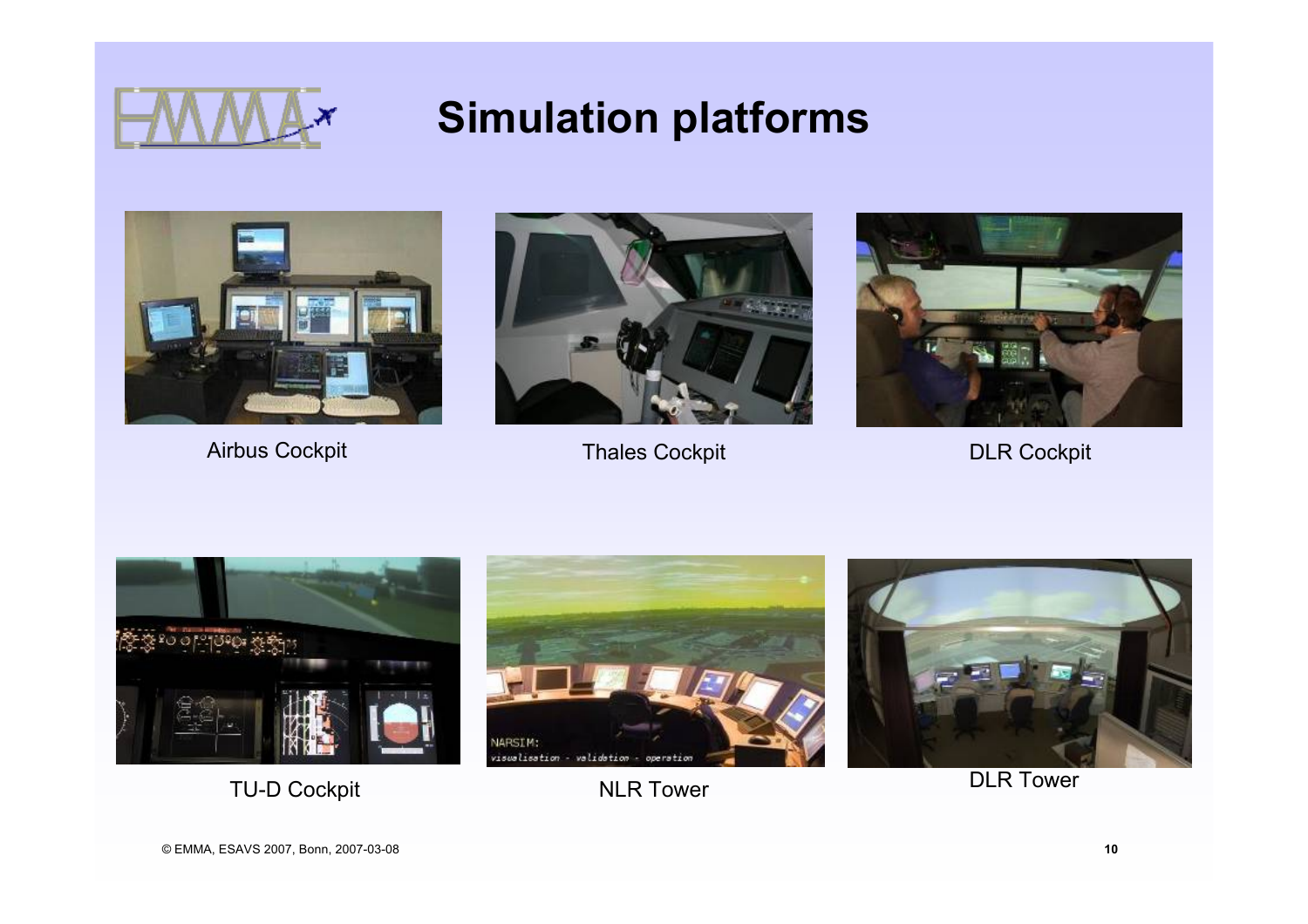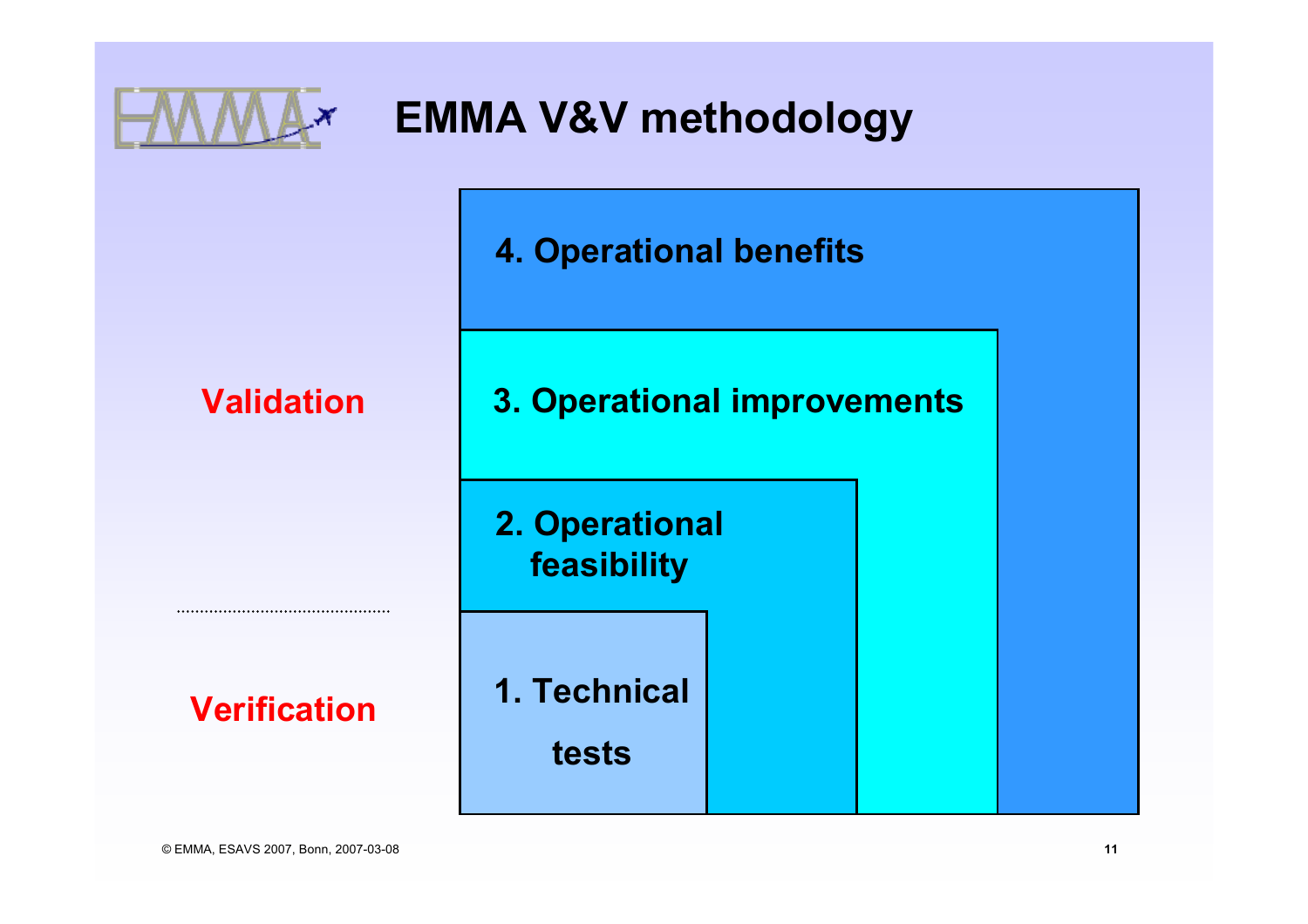

#### **Verification**

- EMMA technical <mark>requirements refer to:</mark> – EUROCAE MA<mark>SPS for A-SMGCS, ED-87A</mark> **4. Operational benefits**
	- ICAO A-SMGC<mark>S Manual. Doc 9830</mark>
	- EUROCONTR<mark>(</mark>  $\blacksquare$  ) and  $\blacksquare$  and  $\blacksquare$  and  $\blacksquare$  and  $\blacksquare$  and  $\blacksquare$  and  $\blacksquare$  and  $\blacksquare$  and  $\blacksquare$ A-SMGCS imp| 2. Operational improvements
- $\bullet$ But improved wit
	- new indicators,
		- long-term tests
		- more clear test procedures.
- **2. Operational feasibility** 
	- **1. Technical**
		- **tests**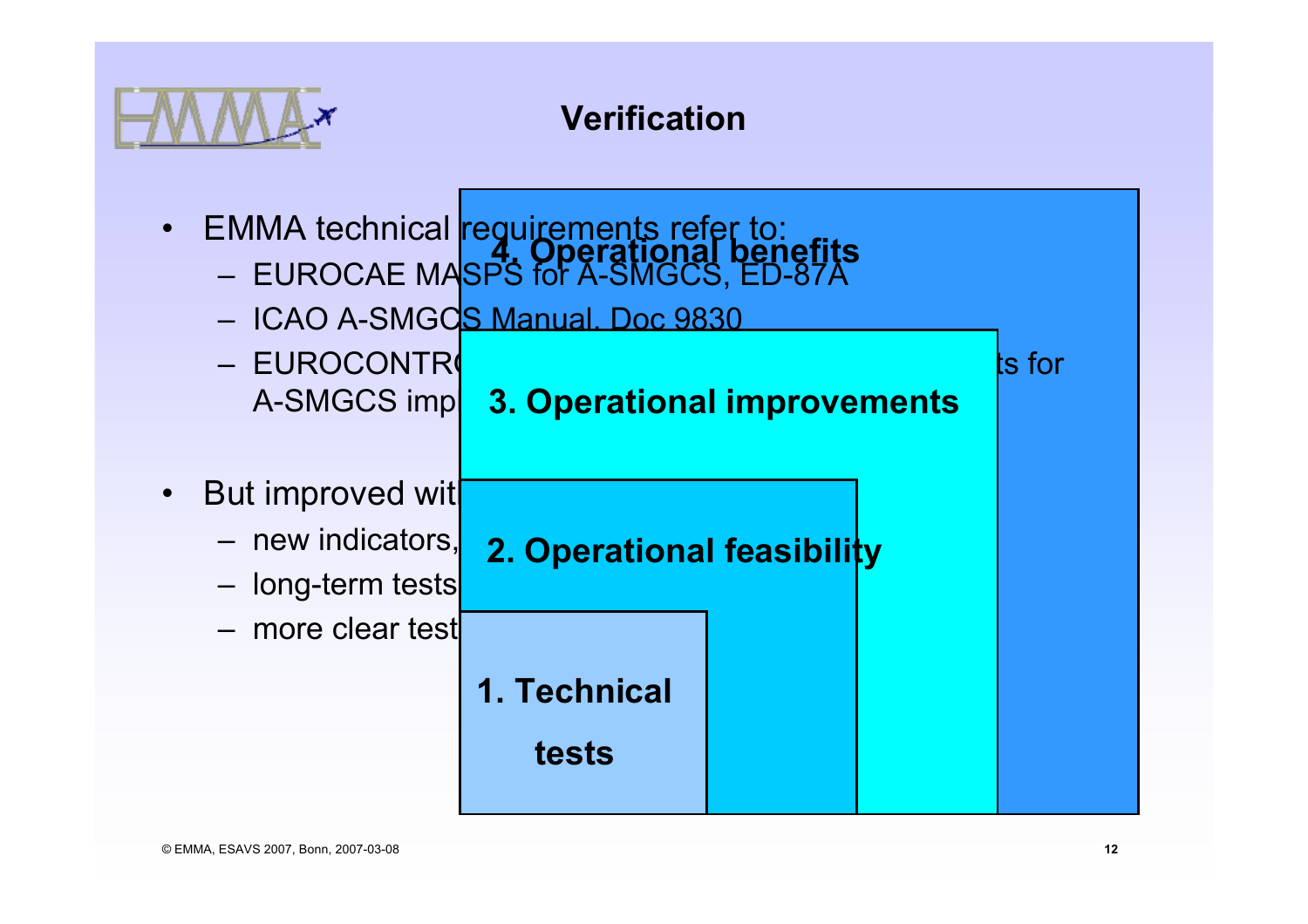

## **Validation**

- "Is the technical performance sufficient to cover the needs of the users?"
- • Assessment via
	- questionnaires "Can you work with the new system properly?"

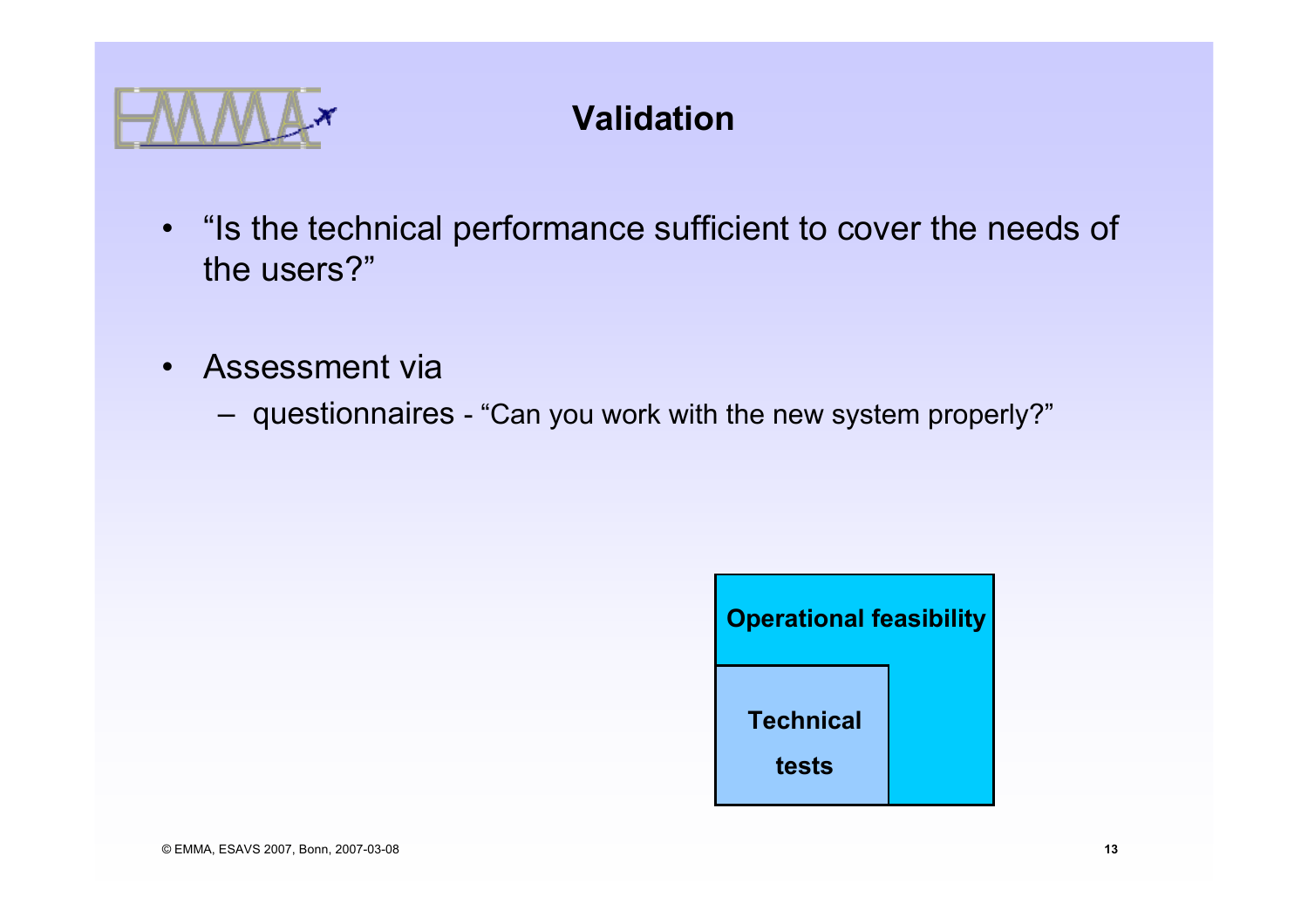

## **Validation**

- "Yes, we can work with the new system properly, but does it improve something?"
- Key performance areas
	- safety,
	- efficiency (incl. capacity, environment),
	- human factors.

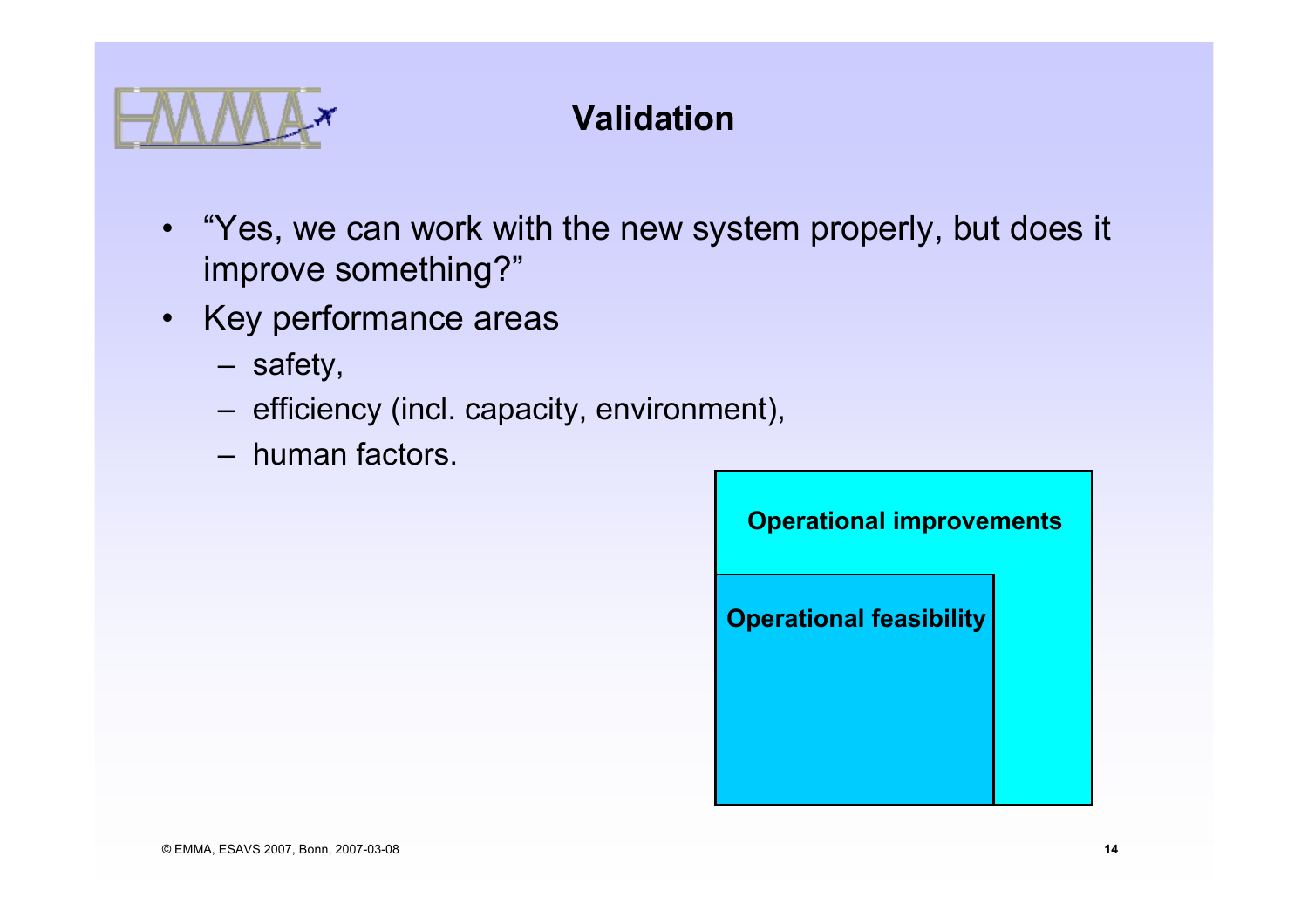

### **Validation**

• "Oh yes, we can work safely and more efficient, but how many Euros do we save?"



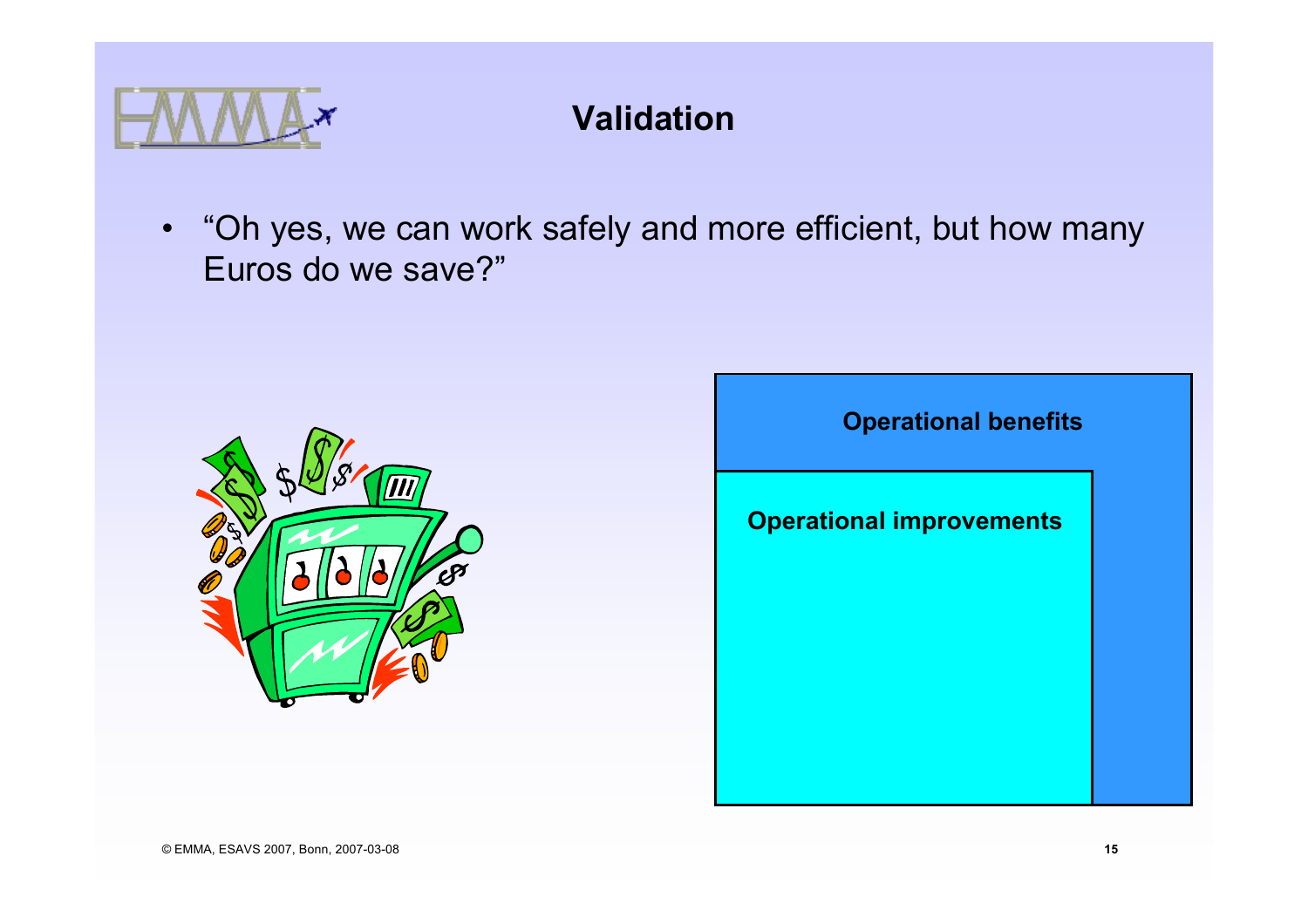

# **EMMA results**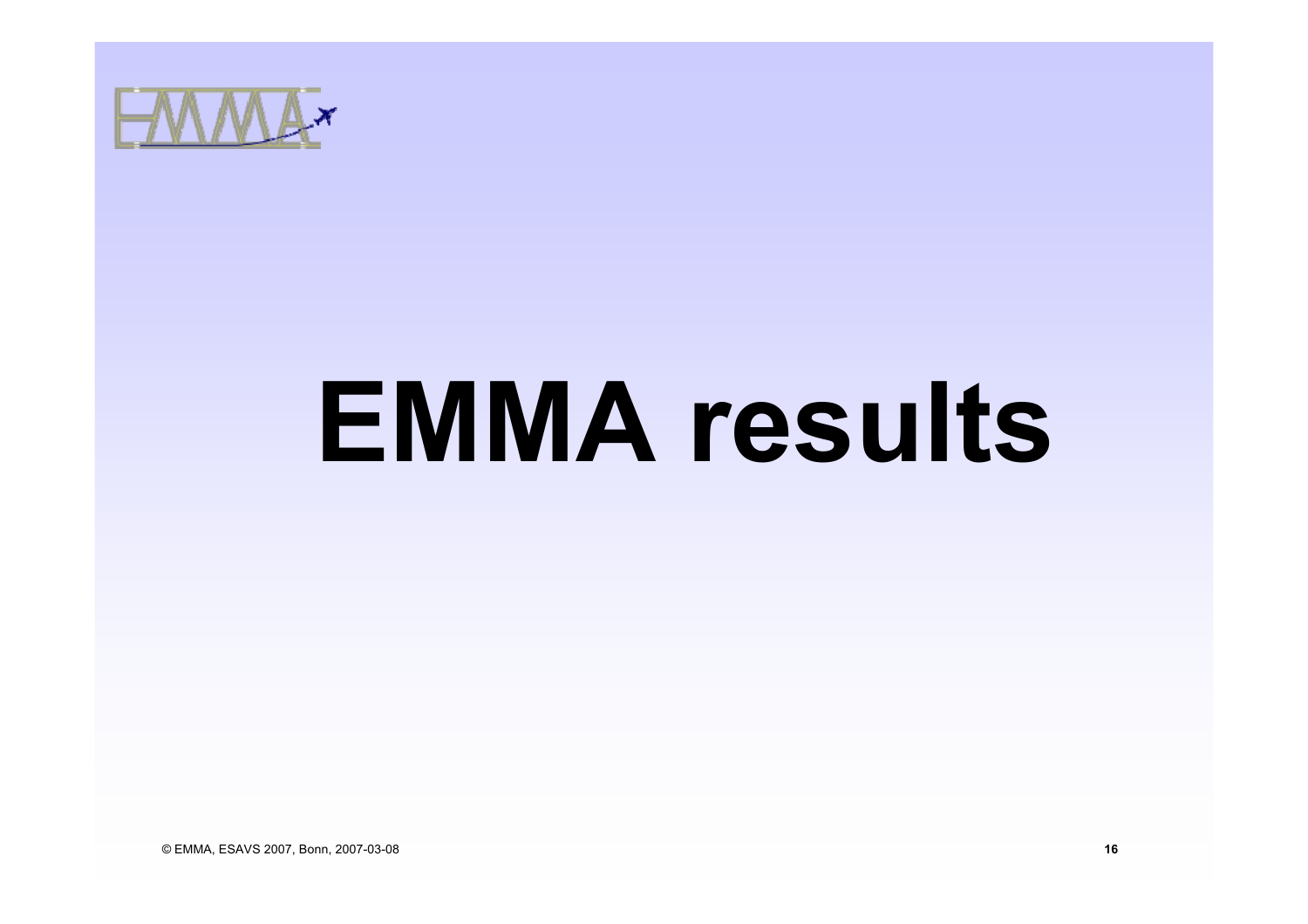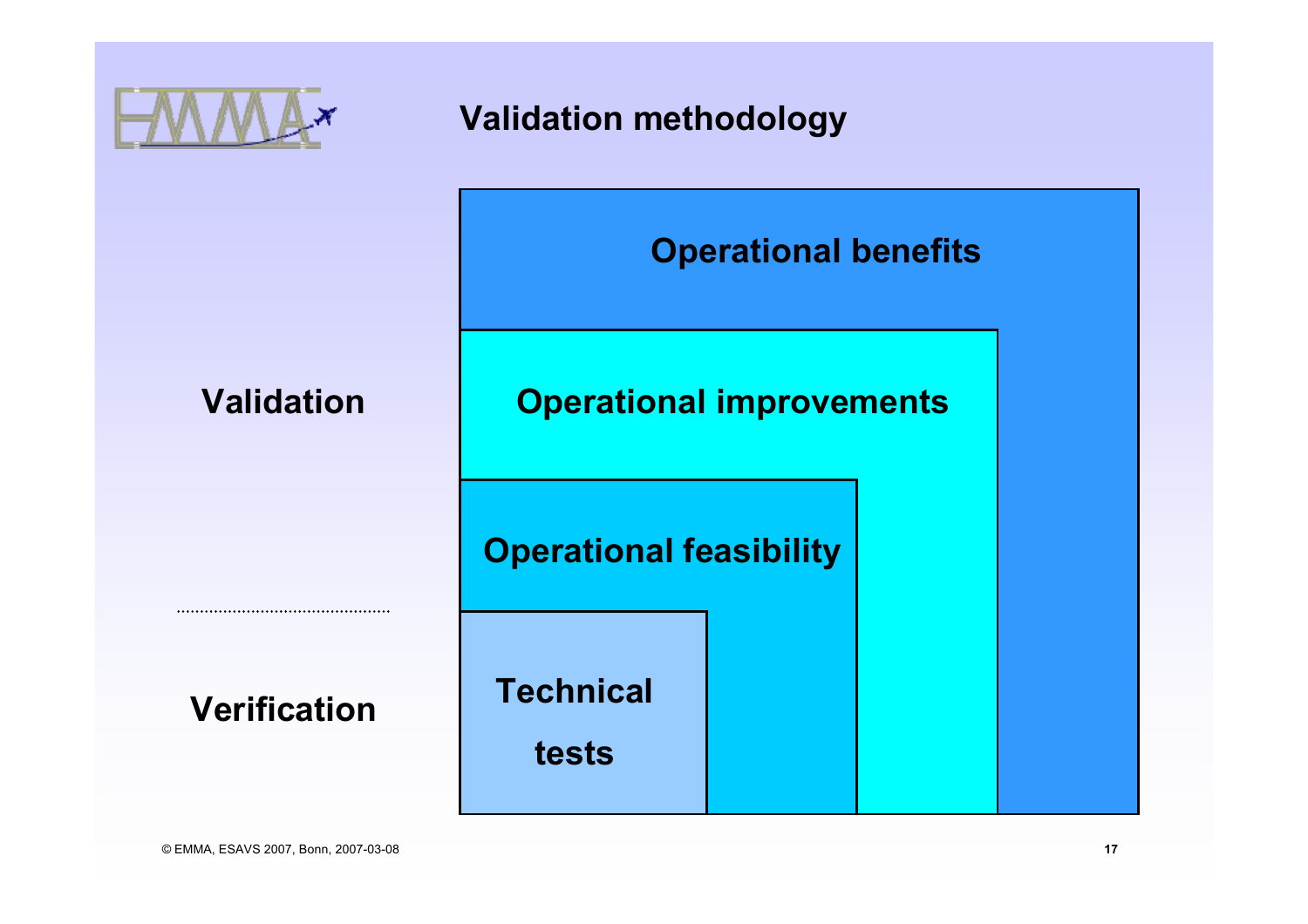

# **Short-term**

| <b>Performance requirement</b>                    | <b>Required</b> | <b>Short-term</b><br><b>Measured</b> |
|---------------------------------------------------|-----------------|--------------------------------------|
| Reported position accuracy                        | $\leq 7.5$ m    | $3.2 m - 7.5 m$                      |
| <b>Probability of detection</b>                   | $\geq 99.90\%$  | $99.65\% - 99.98\%$                  |
| Probability of false detection                    | $\leq 0.001\%$  | $0\% - 0.070\%$                      |
| Probability of identification                     | $\geq 99.90\%$  | $99.72\% - 100\%$                    |
| Probability of false identification               | $\leq 0.001\%$  | $0\%$                                |
| Target report update rate                         | $\leq 1s$       | $0.47s - 1s$                         |
| Probability of detection of an alert<br>situation | $\geq 99.9\%$   | 100%                                 |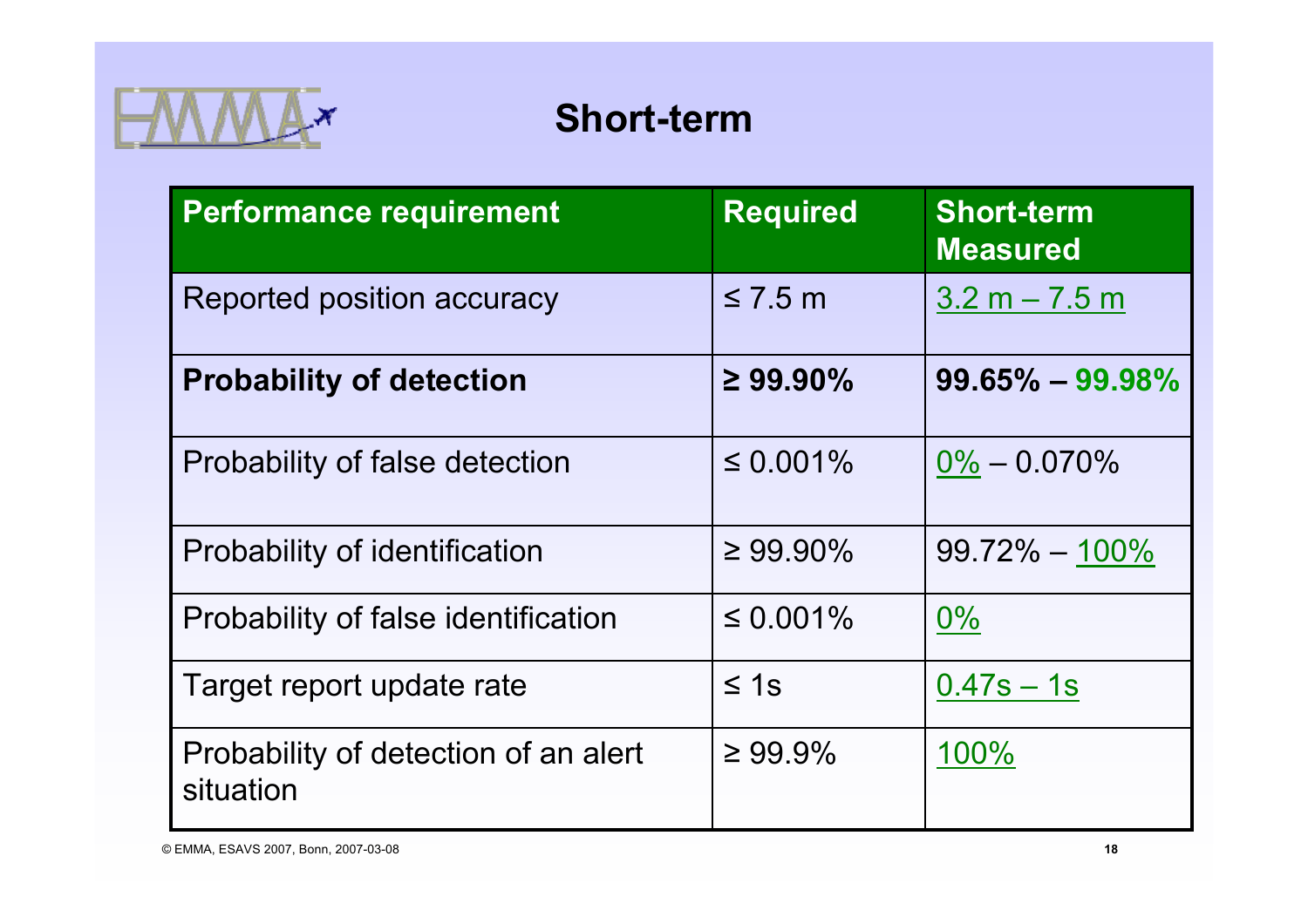

- How to ensure that the performances are **stable**?
- How to take into account the whole **traffic mix** (equipped/not equipped aircraft/vehicle)?
- How to assess the performances during **adverse environmental conditions** (strong rain, snow, long grass)?
- $\bullet$  Did we distinguish different airport areas rwy, twy, apron, approach
- How to assess the performances in a **non intrusive** way?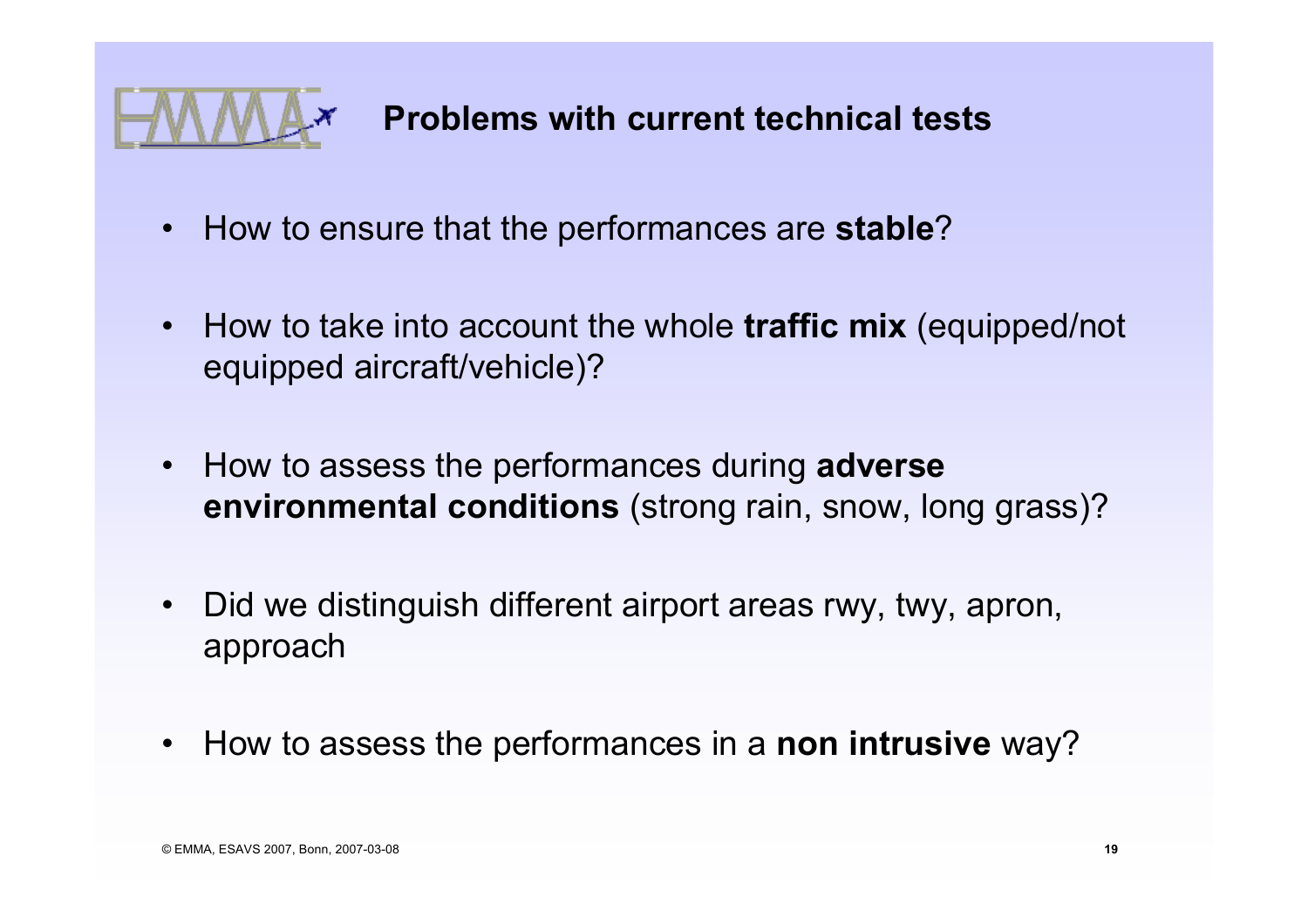

# **MOGADOR**

- $\bullet$ Automatic long-term system performance assessment tool
- • The path reconstruction algorithm uses surveillance data (position, identification) to rebuild a geographically and temporally consistent trajectory for each movement.
- It is based on the topological description of the manoeuvring area
- Significant events are recorded in a database
	- Mising, false or unwanted reports,
	- Missing or false ID,
	- of vehicles, aircraft or unknown movements
	- Etc.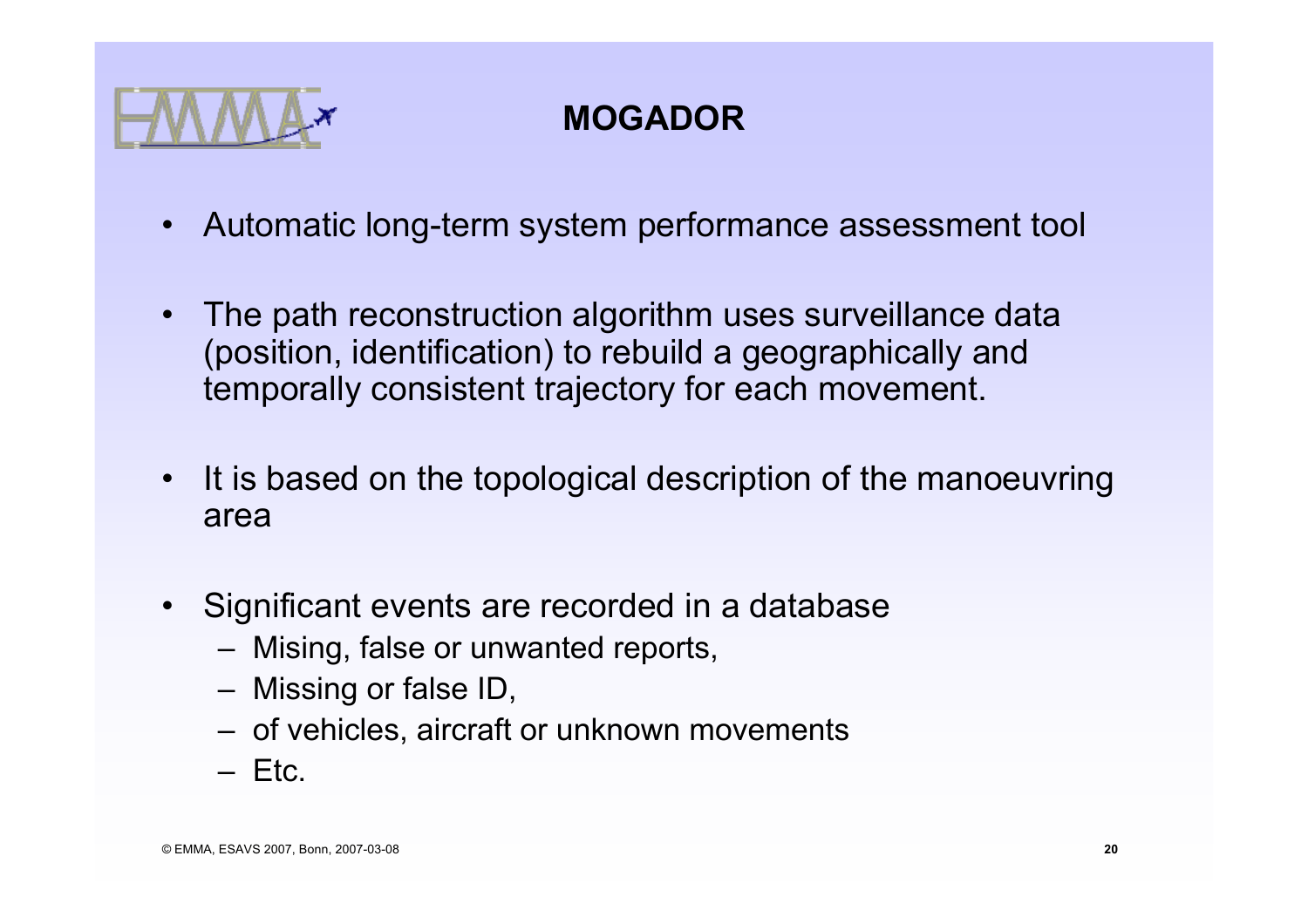

# **Long-term**

• A software, MOGADOR, has been matured in EMMA to continuously assess the performances of the surveillance function

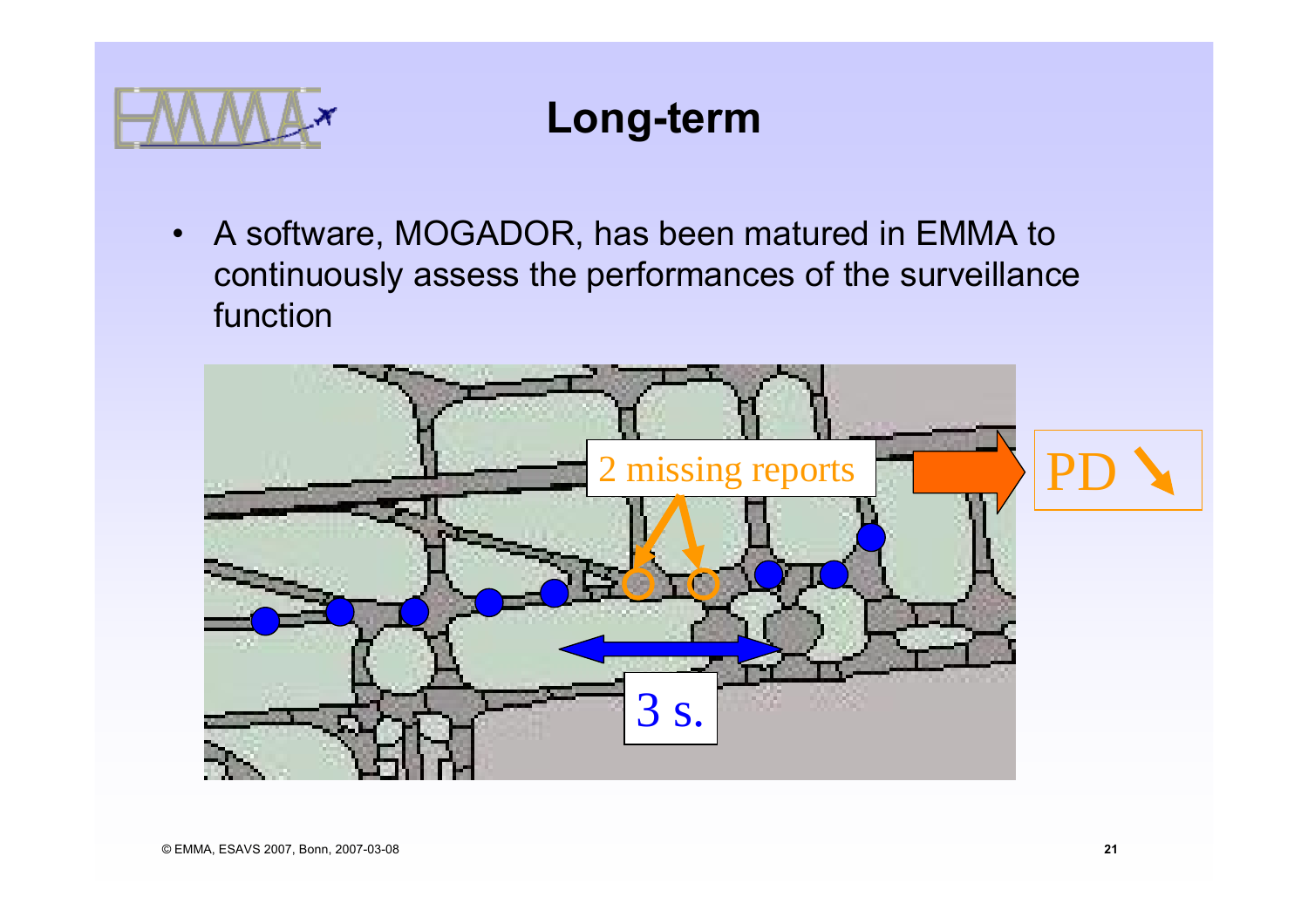# **Technical performance monitoring**

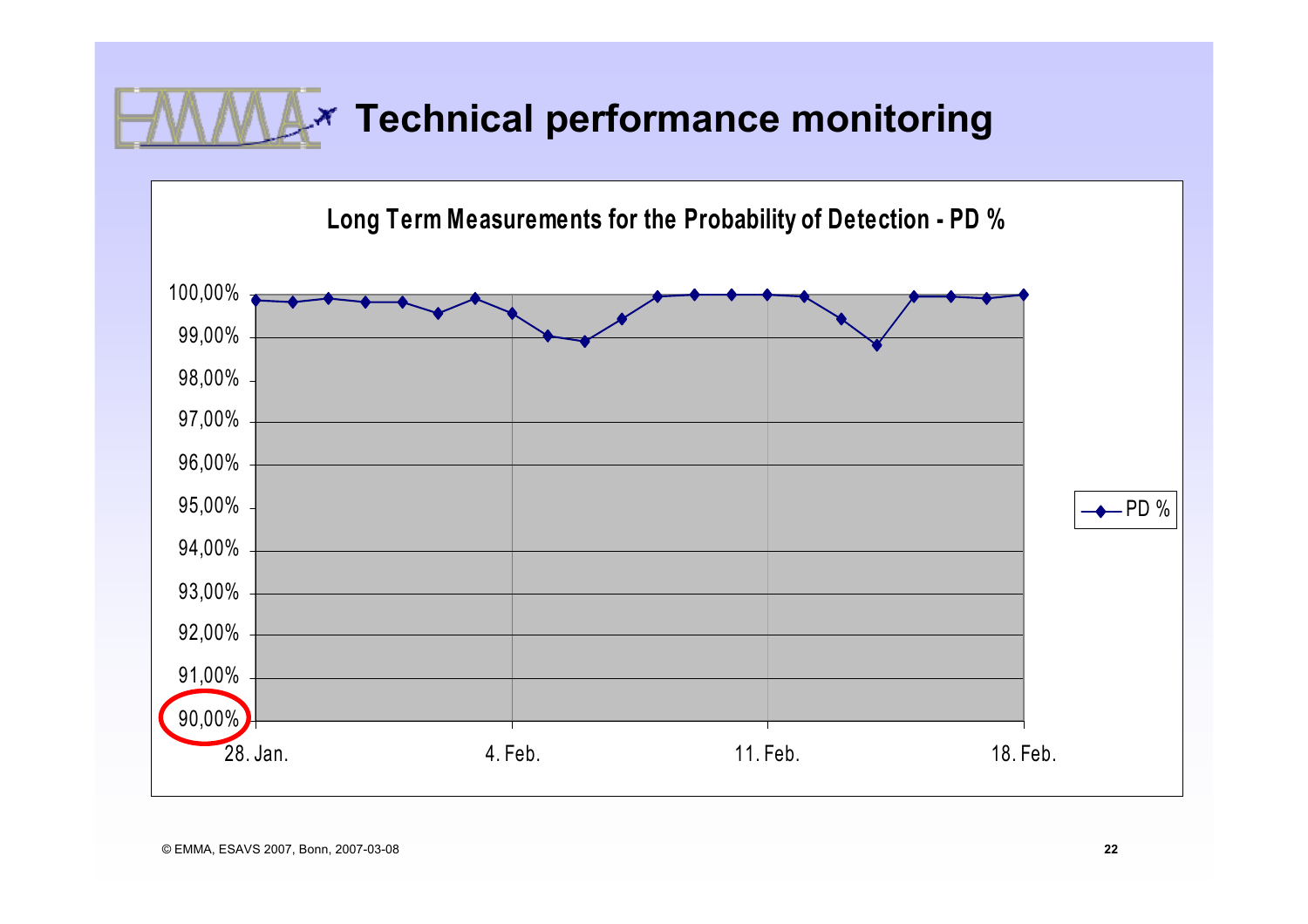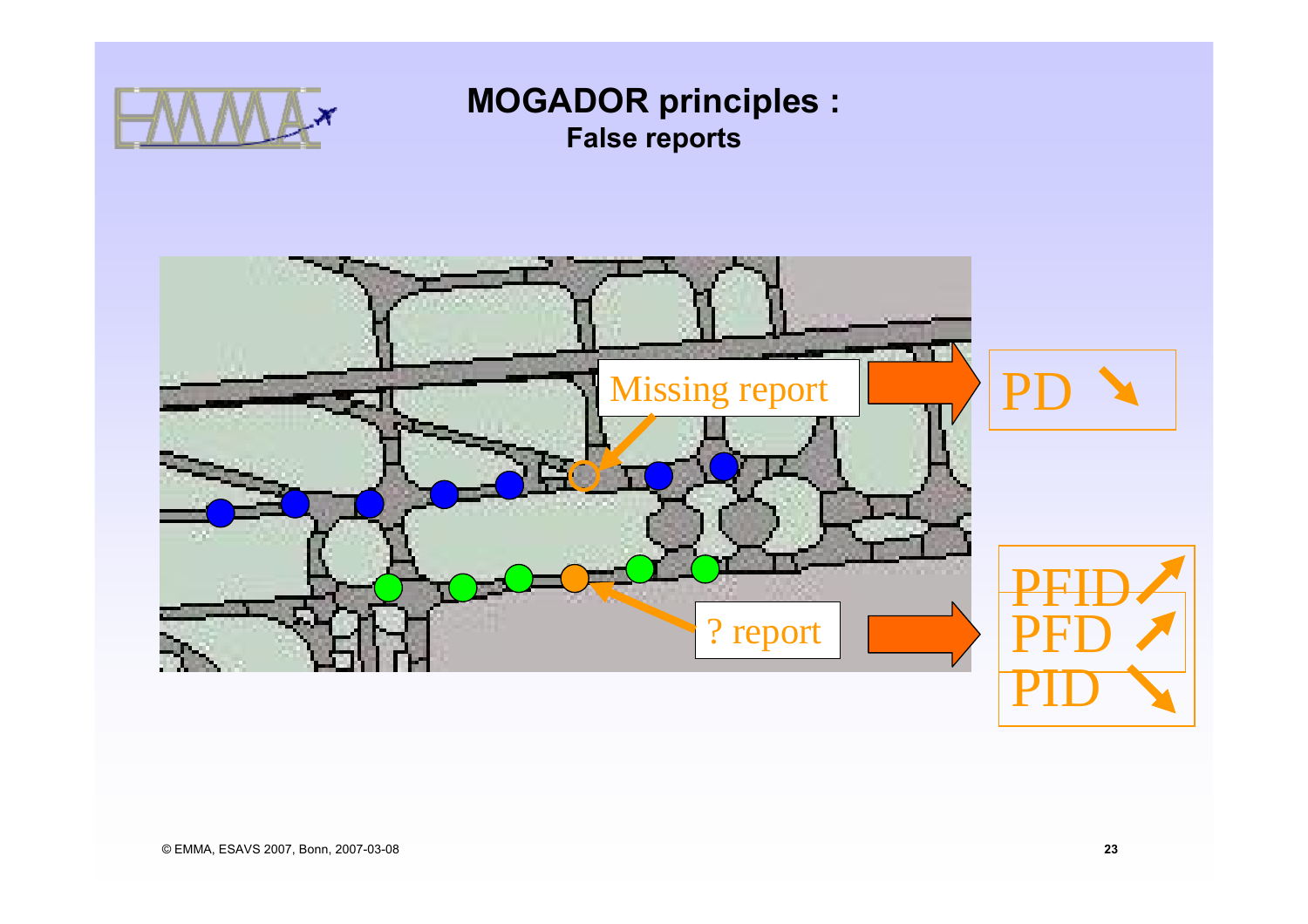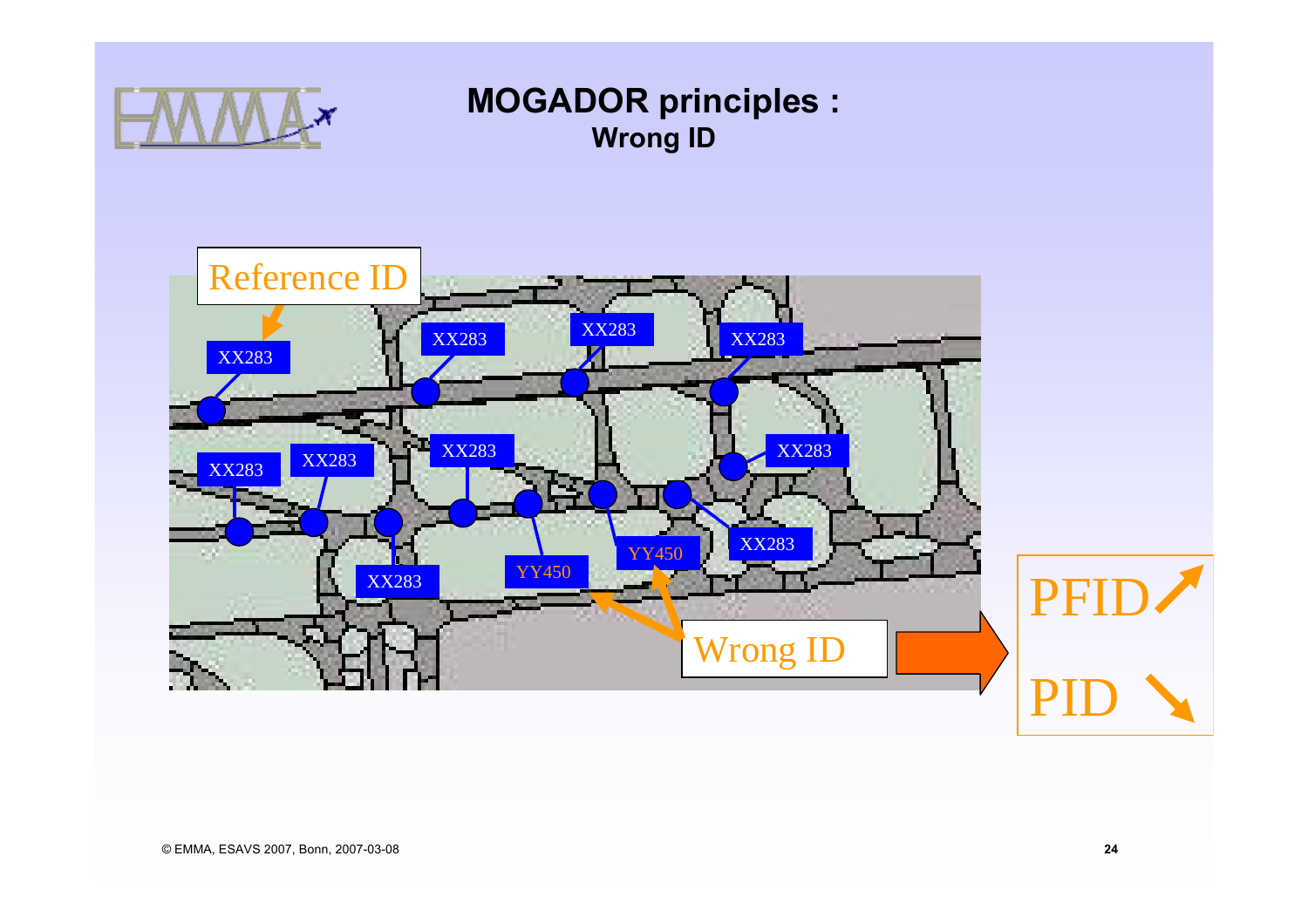

#### **MOGADOR HMI**

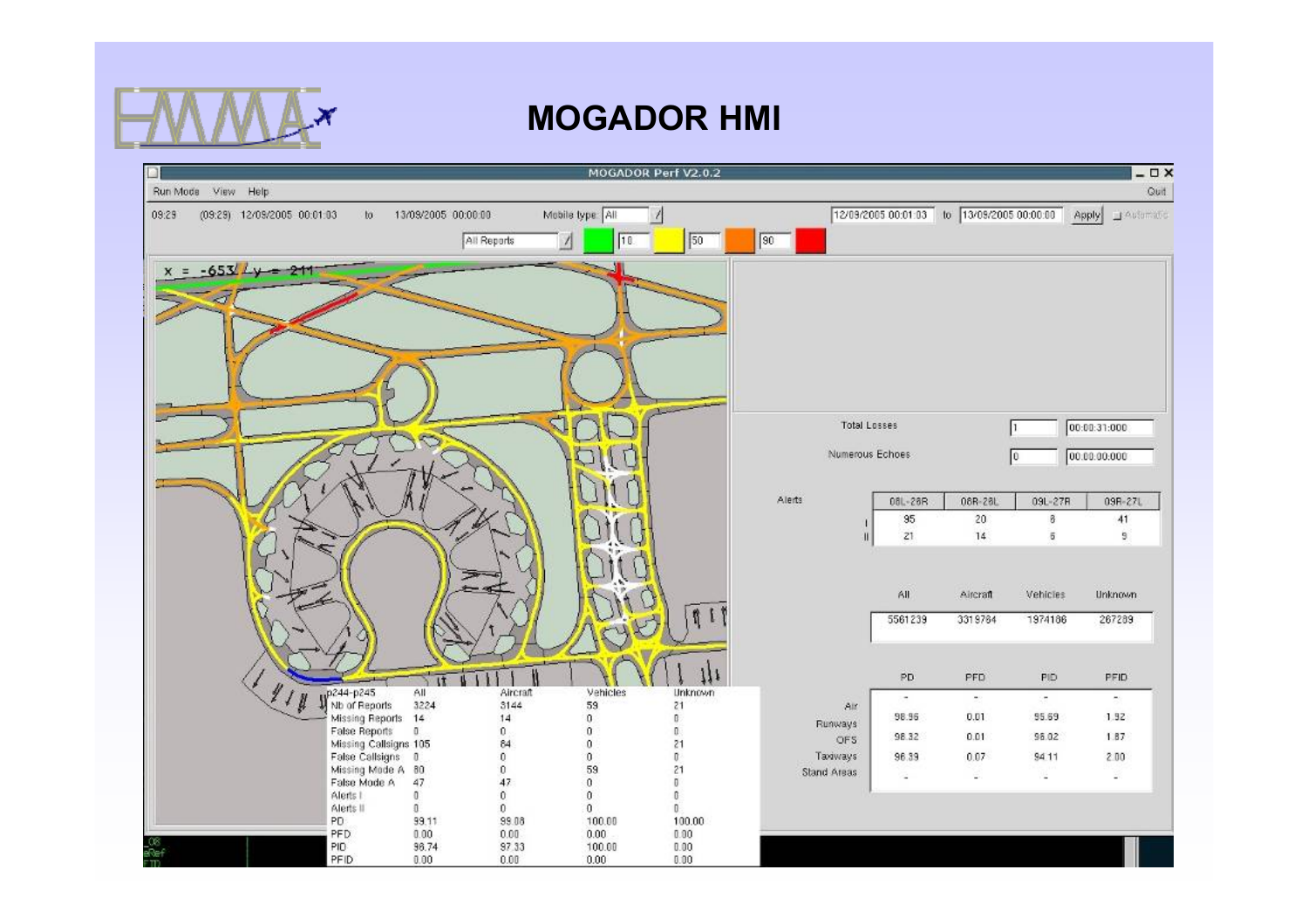

- MOGADOR has been successfully validated and used in Paris CDG
- EMMA succeeded to harmonise the algorithm to measure the A-SMGCS performance on a long-term basis
- $\bullet$  however, when using MOGADOR, the tool has to be adapted to the specialities of each new airport (airport topology, update rates, etc.)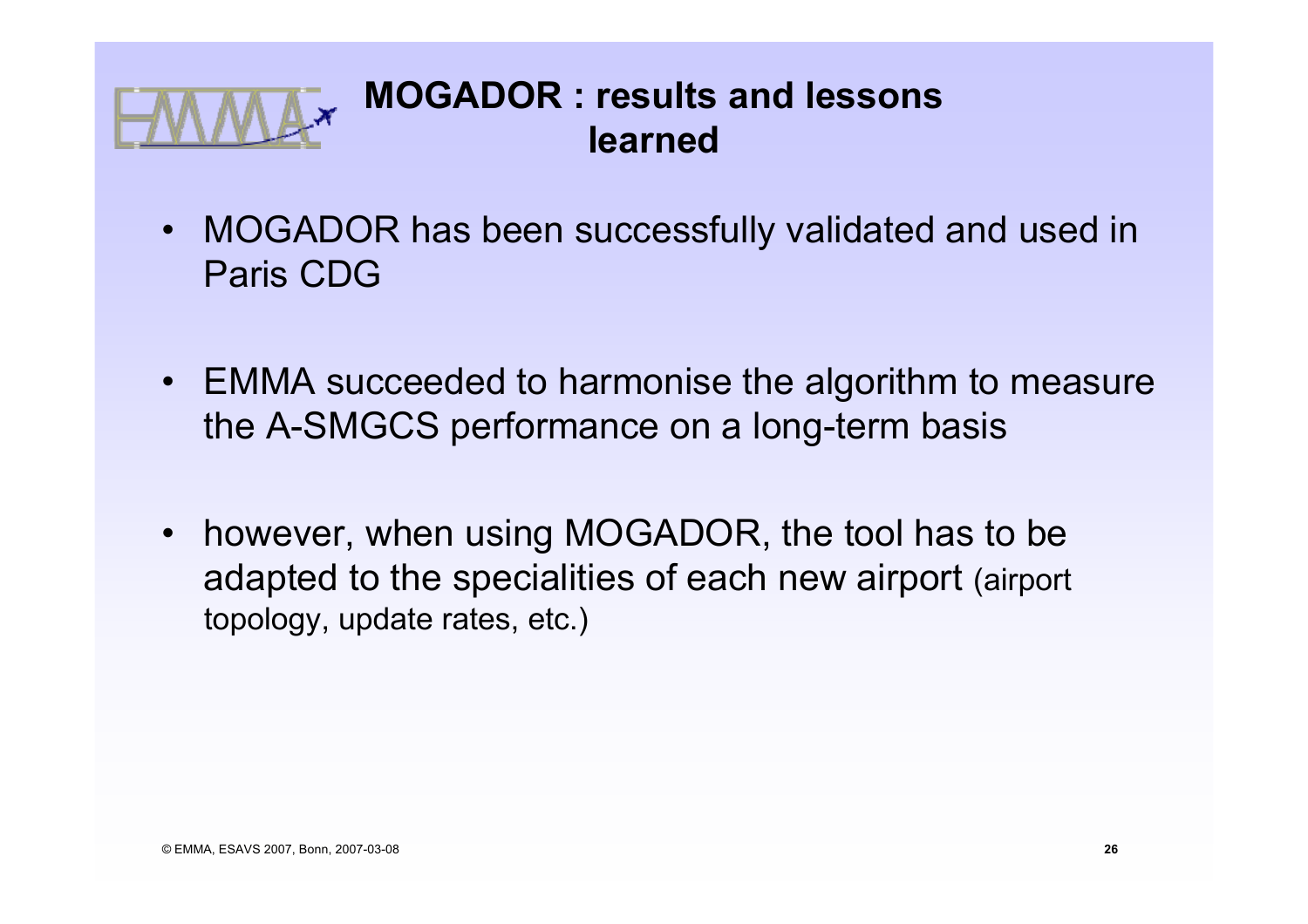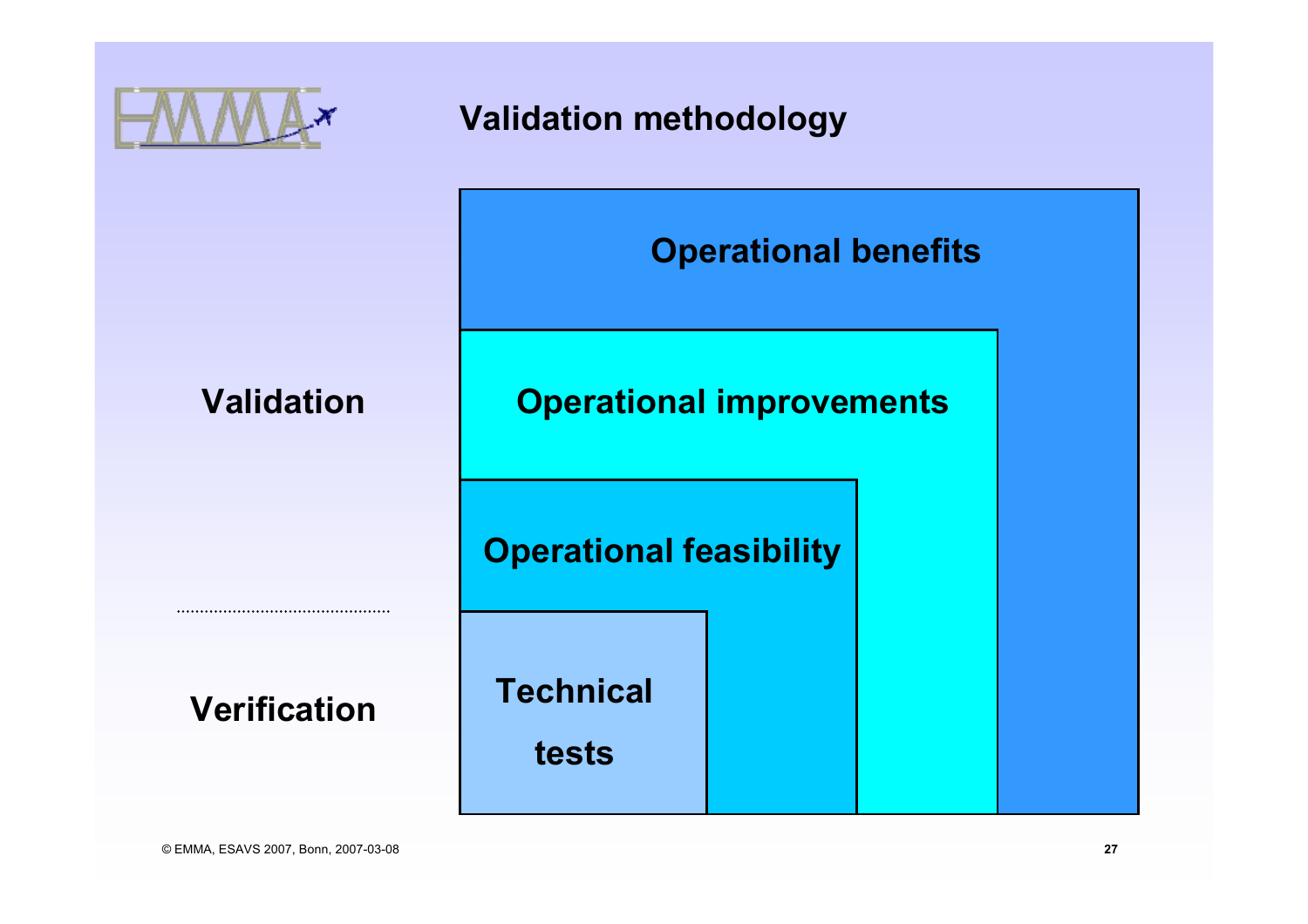

#### Examples of debriefing questions – field trials Prague

| Nr.     | <b>Item</b>                                                                                                                                                             | <b>Mean</b> | P       |
|---------|-------------------------------------------------------------------------------------------------------------------------------------------------------------------------|-------------|---------|
| $VA-3$  | When visual reference is not possible, the displayed<br>position of the aircraft on the taxiways is accurate enough<br>to exercise control in a safe and efficient way. | 5,4         | $0,00*$ |
| $VA-6$  | When visual reference is not possible, a wrong label is not<br>a problem to exercise control in a safe and efficient way.                                               | 1,9         | $0,00*$ |
| $VA-22$ | I experienced that aircraft have failed to comply with the<br>transponder operating procedures.                                                                         | 4,7         | $0,00*$ |
|         |                                                                                                                                                                         |             |         |

One-Sample T-Test expected mean value = 3,5, answers from 1 (disagreement) to 6 (agreement), N = 15 ANS\_CR controllers,  $\alpha$  = 0.05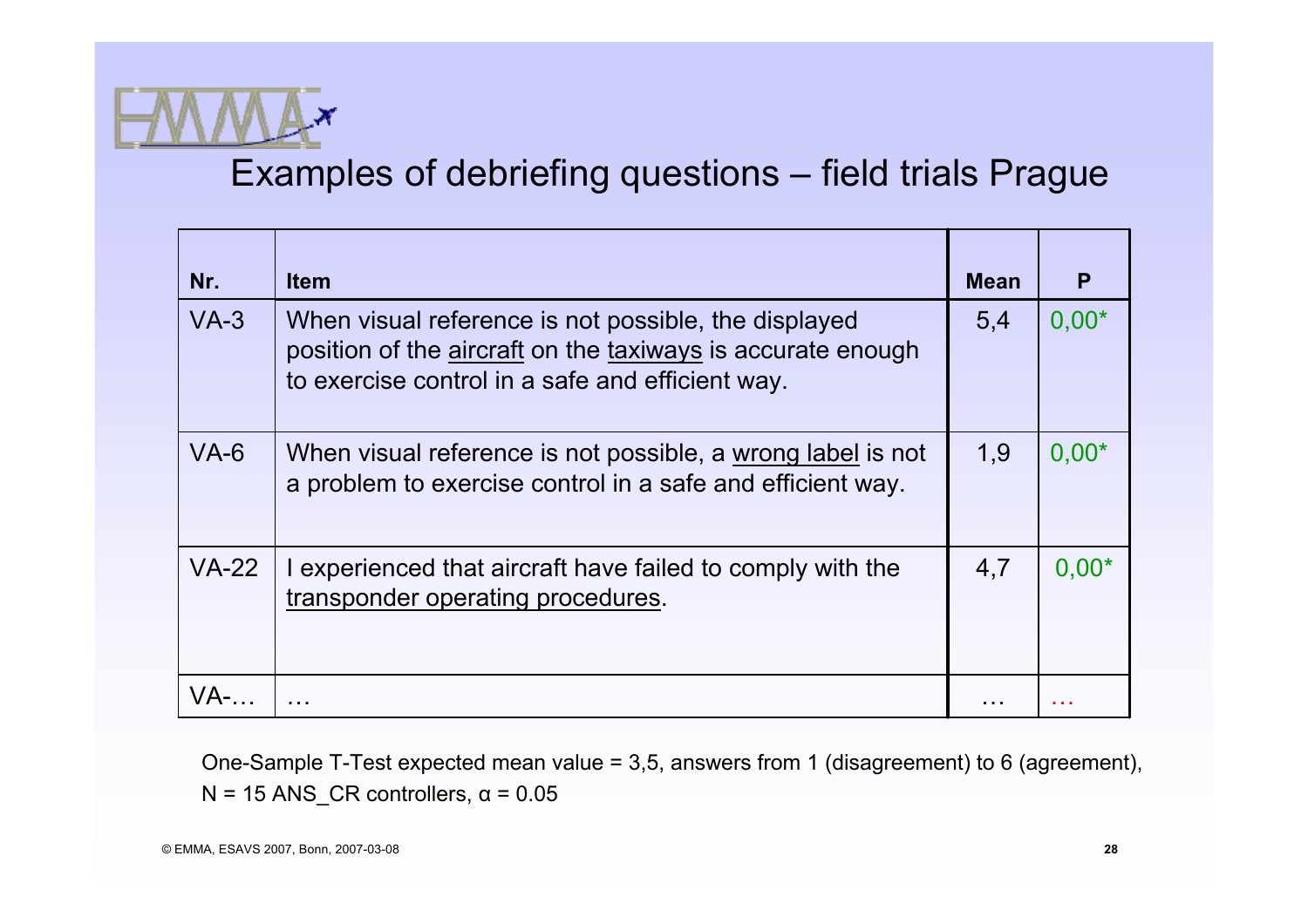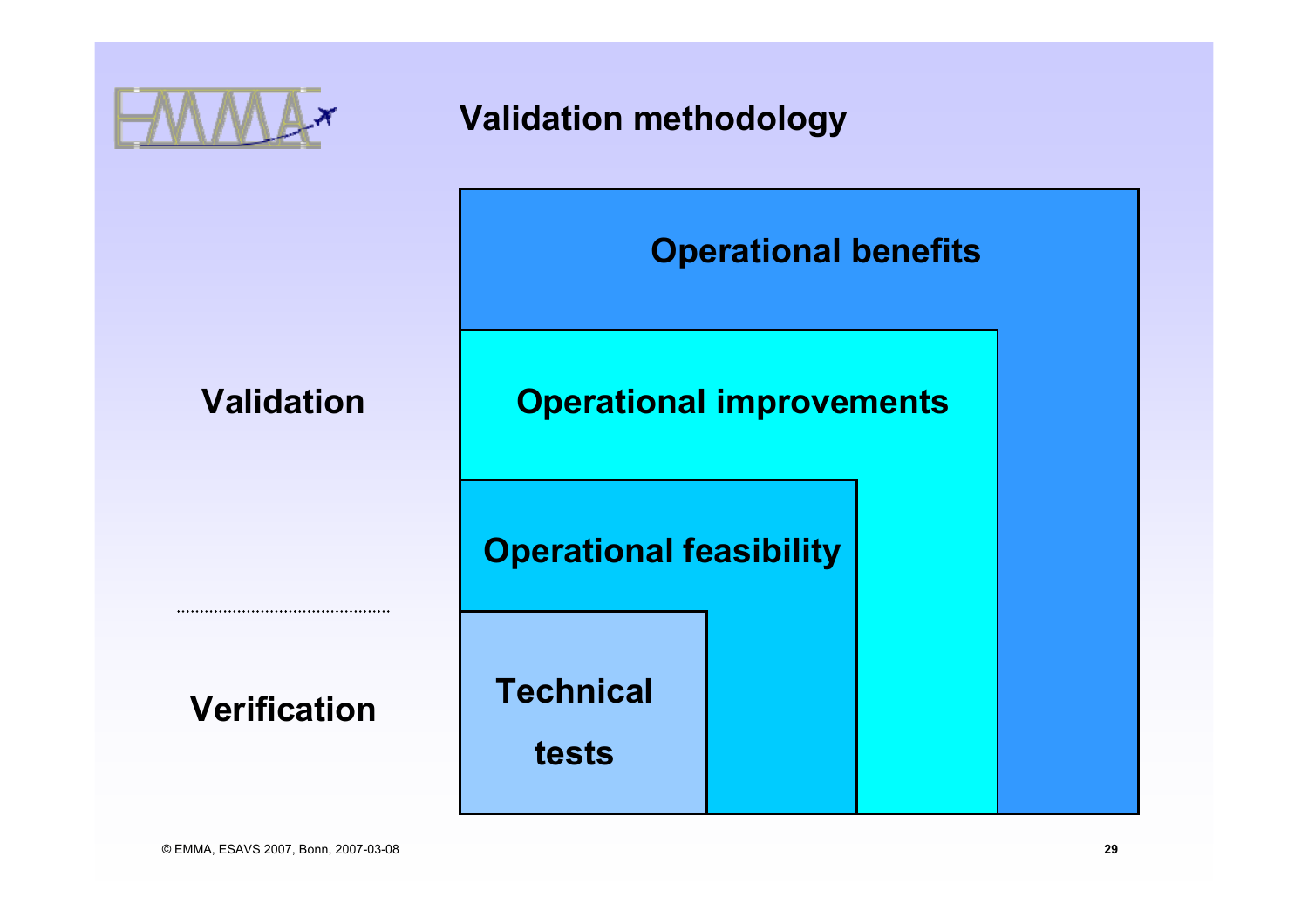

#### **Real-time simulation**



**case of conflict (sec)**



**Baseline**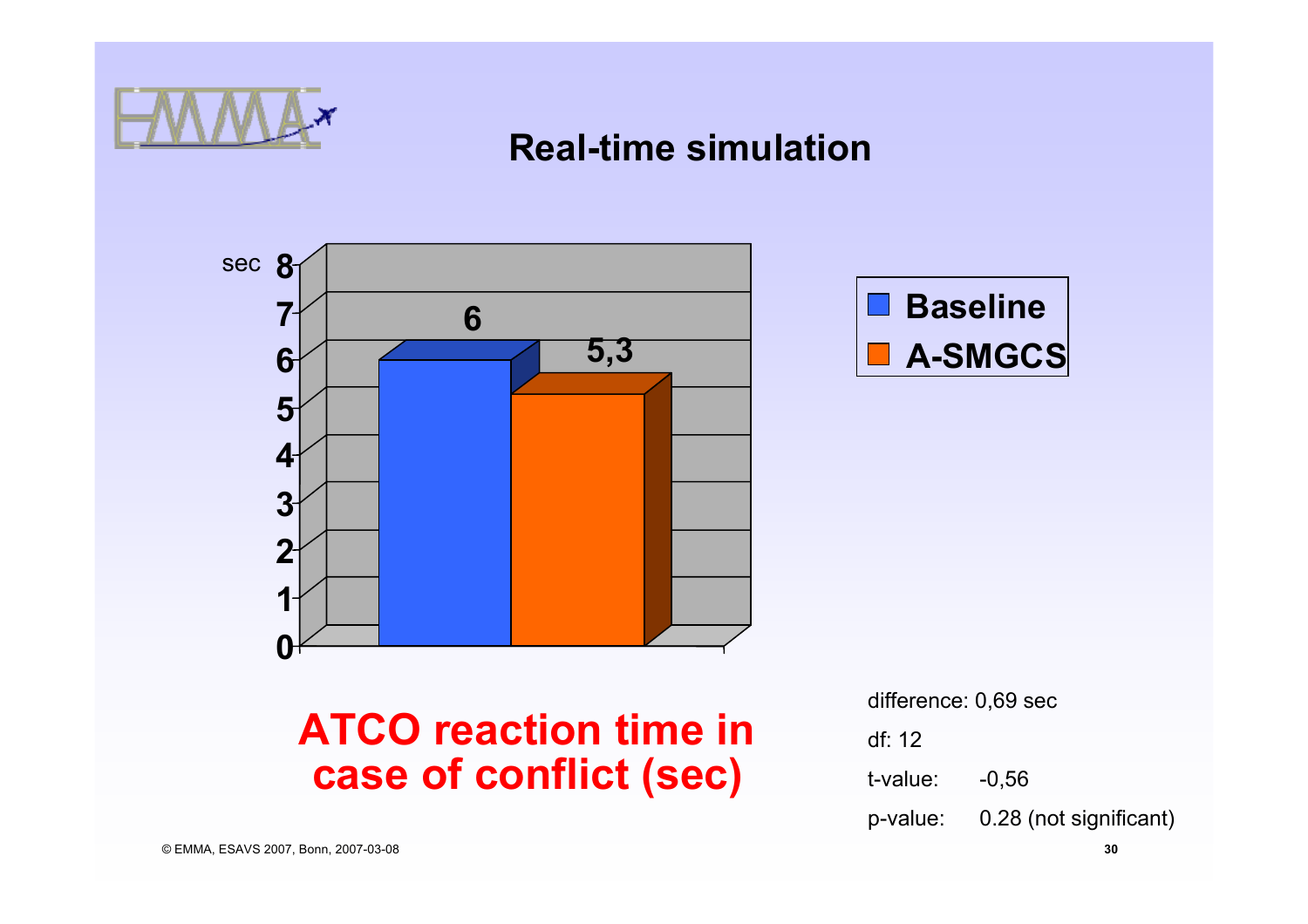

#### **Real-time simulations**

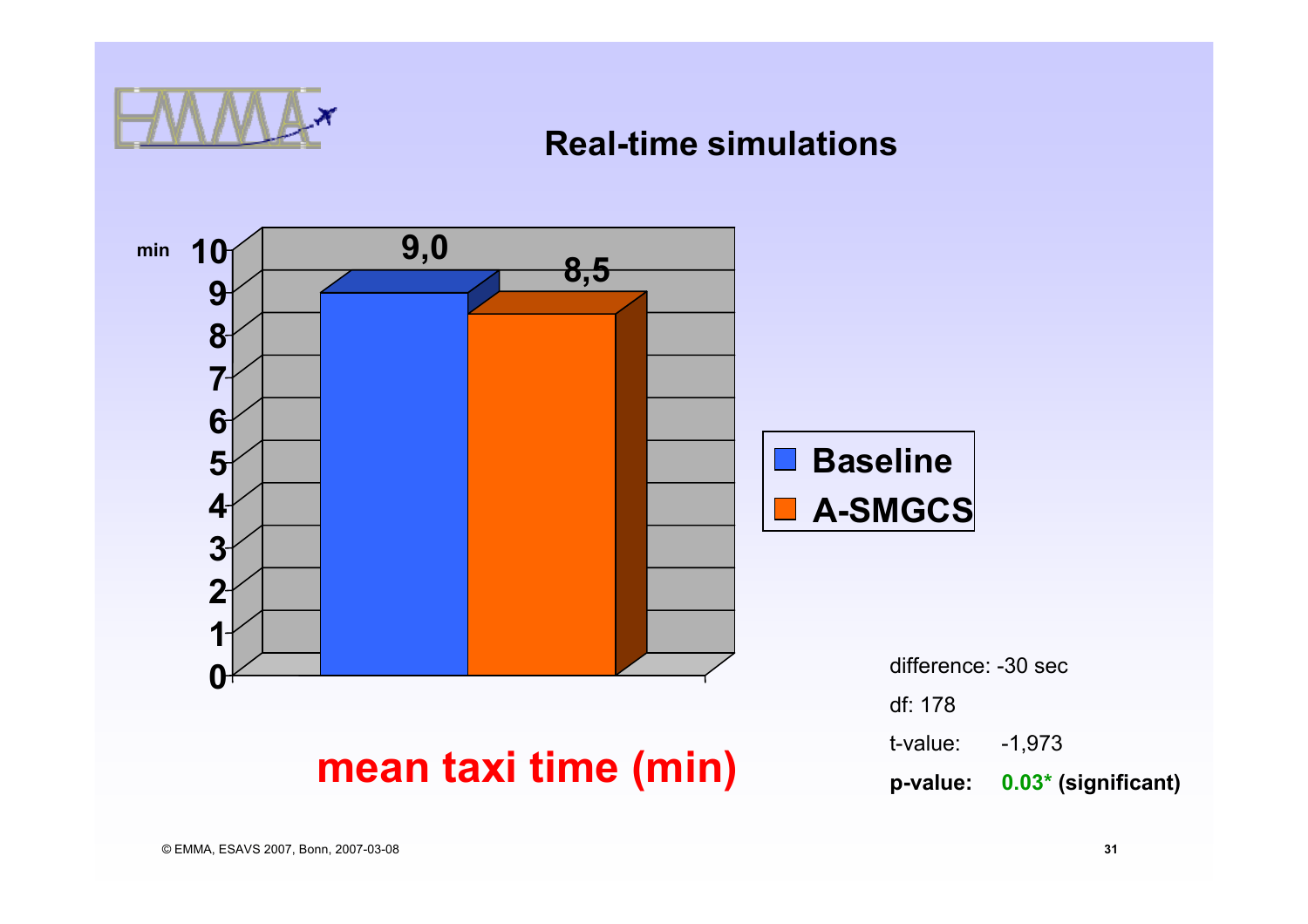

#### **Real-time simulations**

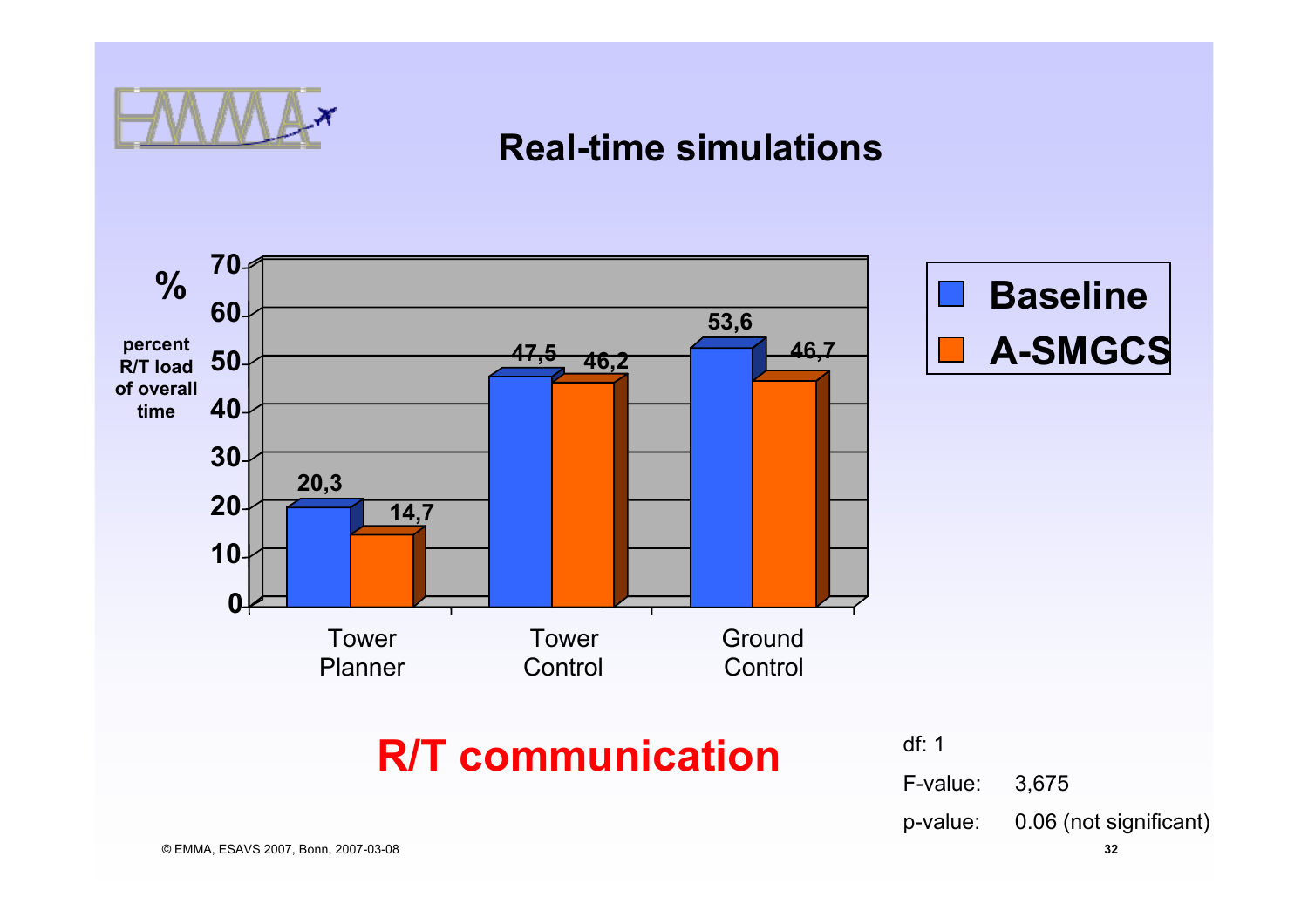

#### **Real-time simulations**

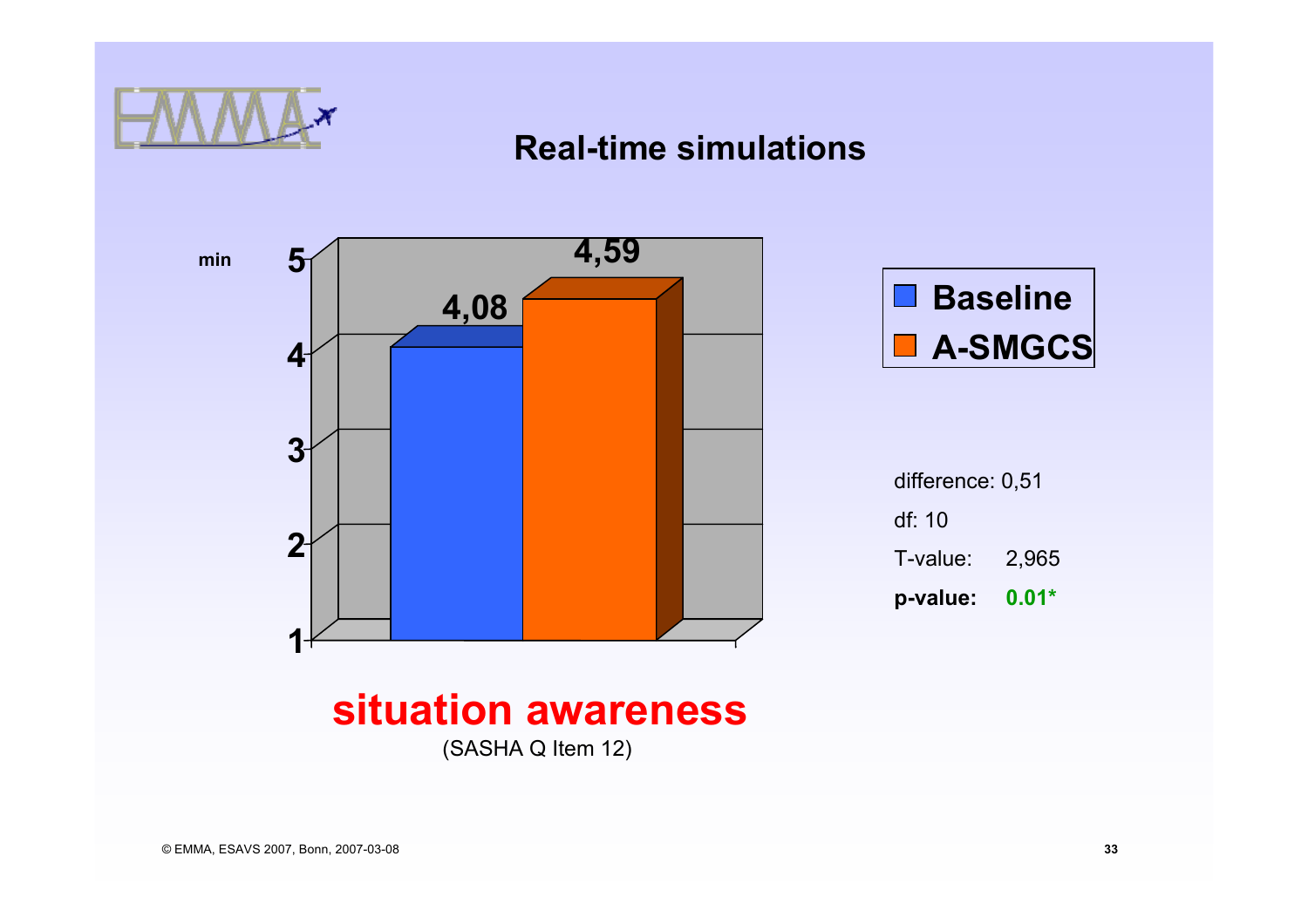

#### **Operational field trials**

| <b>VA</b>    | <b>Safety</b>                                                                      | <b>Mean</b> |         |
|--------------|------------------------------------------------------------------------------------|-------------|---------|
| <b>VA-28</b> | When procedures for LVO are put into action, A-SMGCS<br>helps me to operate safer. | 5,4         | $0.00*$ |
| <b>VA-50</b> | A-SMGCS is helpful for better monitoring aircraft<br>commencing its take off roll. | 4,7         | $0.02*$ |
| <b>VA-61</b> | I think A-SMGCS can help me detect or prevent runway<br>incursions.                | 5,0         | $0.01*$ |
| $VA$ -       |                                                                                    |             |         |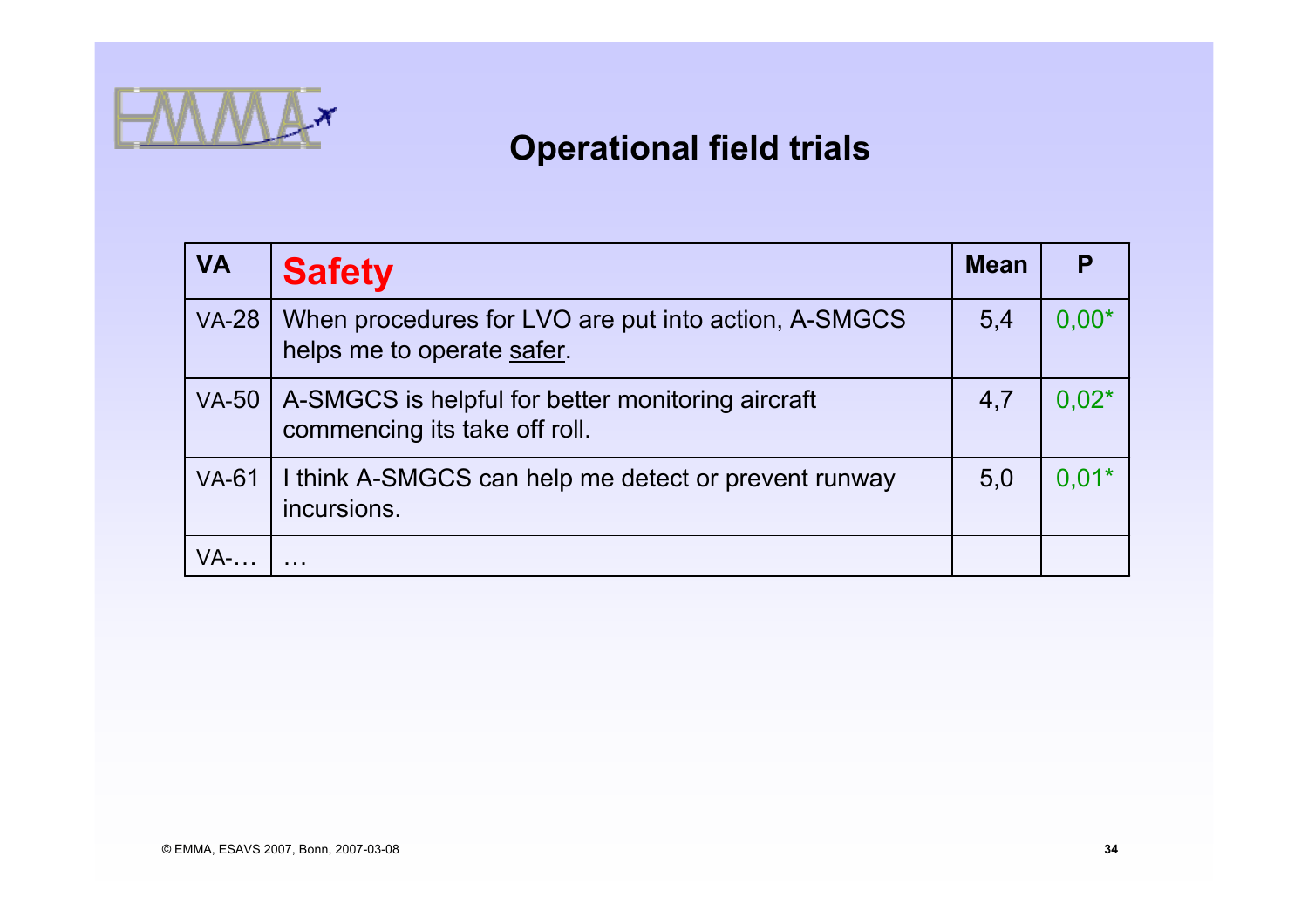

#### **Operational field trials**

| <b>VA</b>     | <b>Efficiency / capacity</b>                                                                                                                             | <b>Mean</b> |         |
|---------------|----------------------------------------------------------------------------------------------------------------------------------------------------------|-------------|---------|
| $VA-9$        | When visual reference is not possible, I think <b>identifying</b><br>an aircraft or vehicle is more efficient when using the<br>surveillance display.    | 5,2         | $0.01*$ |
| $VA-10$       | I think, also in good visibility conditions, <b>identifying</b> an<br>aircraft or vehicle is even more efficient when using the<br>surveillance display. | 5,2         | $0,00*$ |
| <b>VA-122</b> | The A-SMGCS enables me to handle more traffic when<br>visual reference is not possible.                                                                  | 4,3         | $0.01*$ |
| $VA$ -        |                                                                                                                                                          |             |         |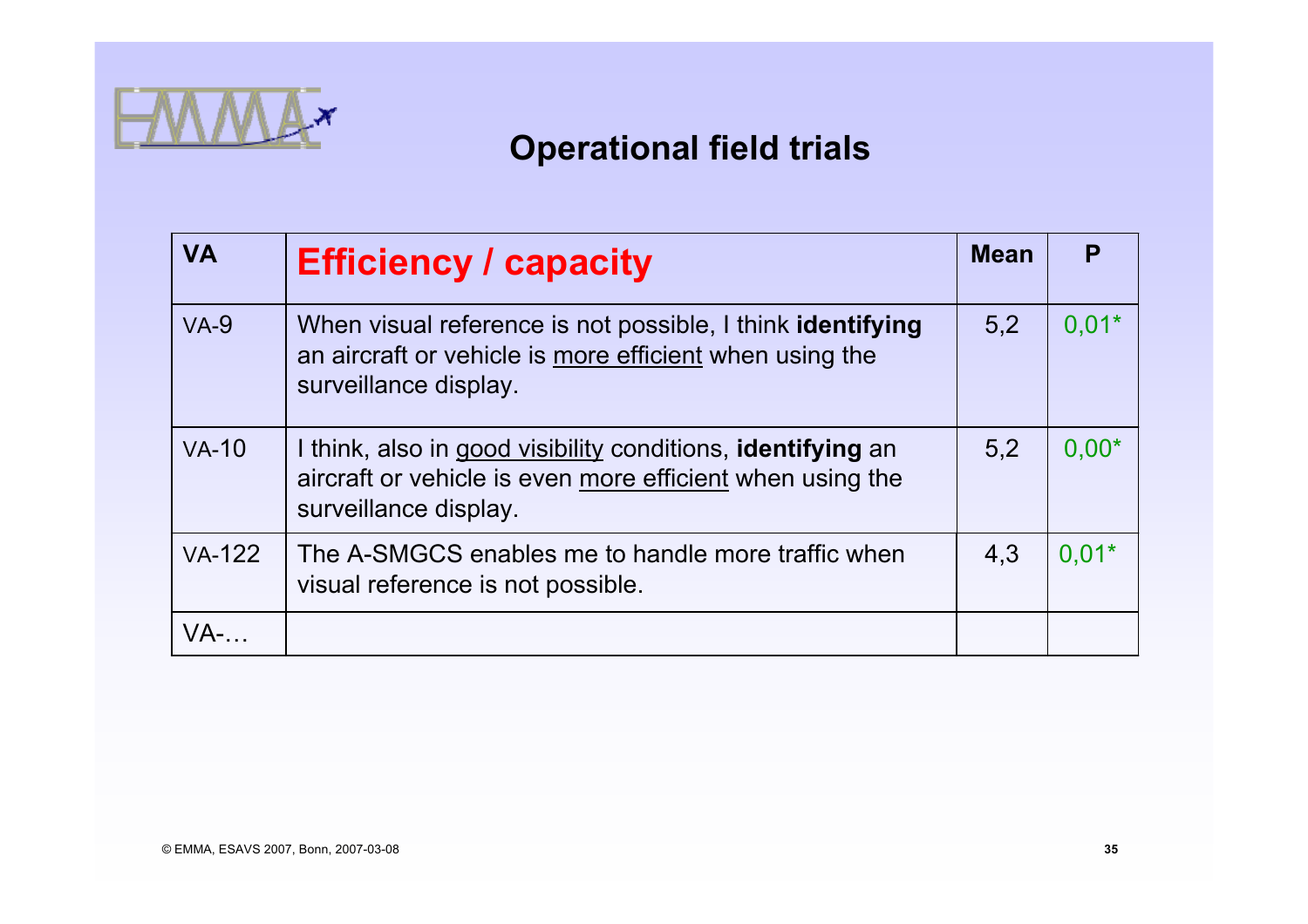

#### **Operational field trials**

| <b>VA</b>     | <b>Human factors</b>                                                                    | <b>Mean</b> | P       |
|---------------|-----------------------------------------------------------------------------------------|-------------|---------|
| <b>VA-125</b> | The A-SMGCS helps me to improve my situation<br>awareness.                              | 5,1         | $0.00*$ |
| <b>VA-59</b>  | When procedures for LVO are put into action, A-SMGCS<br>helps me to reduce my workload. | 5,2         | $0.00*$ |
| / A           | .                                                                                       | .           | .       |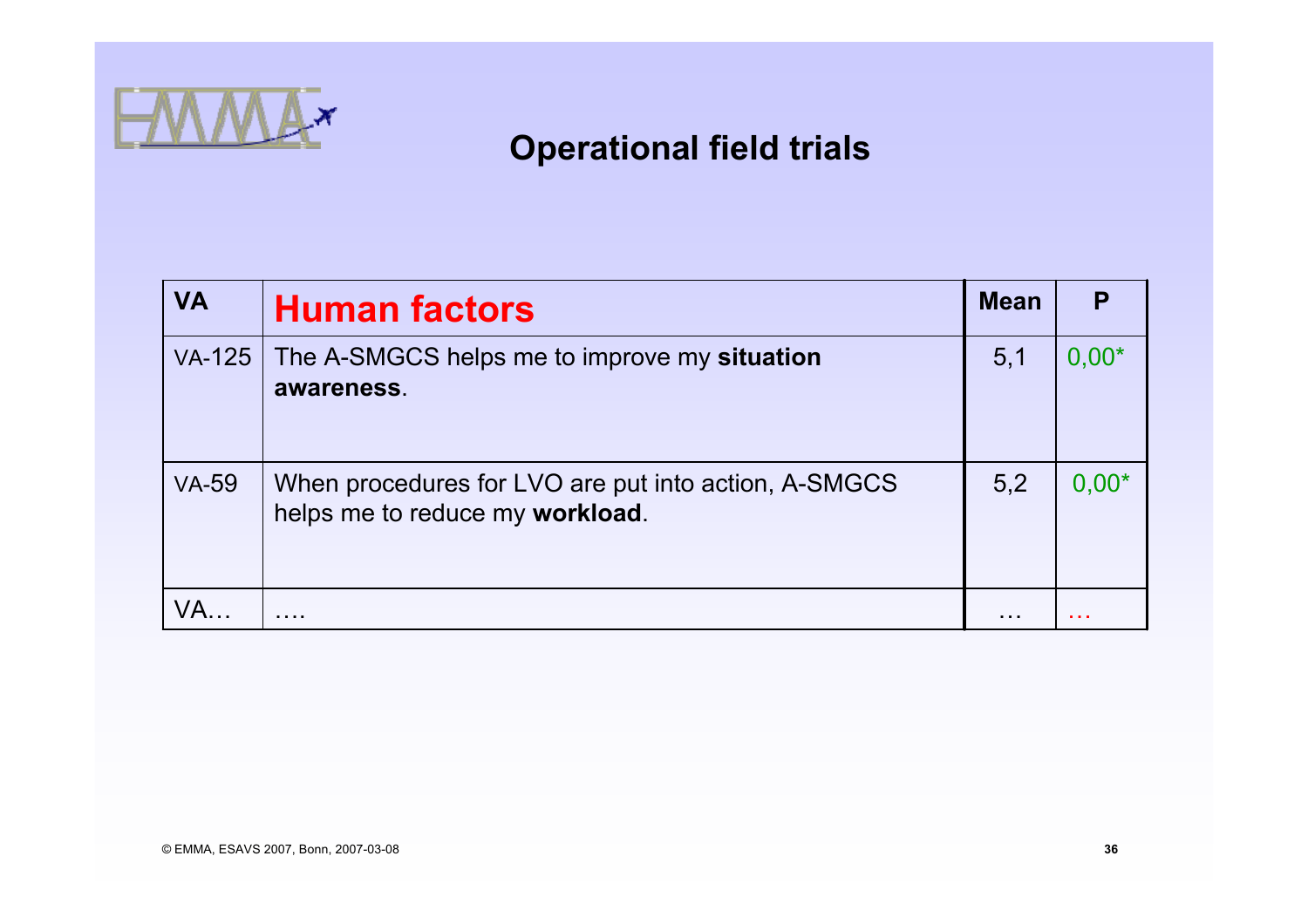

## **EMMA Recommendations w.r.t. surveillance 1/2**

- a) include a/c type specific procedures in the checklists and in the aircraft operations manual to further improve pilots' compliancy to the transponder operating procedures
- b) A-SMGCS surveillance display as a primary means for identification.
- c) all aircraft and vehicle movements, which intend to use the manoeuvring area, should be properly equipped to be co-operative with an A-SMGCS.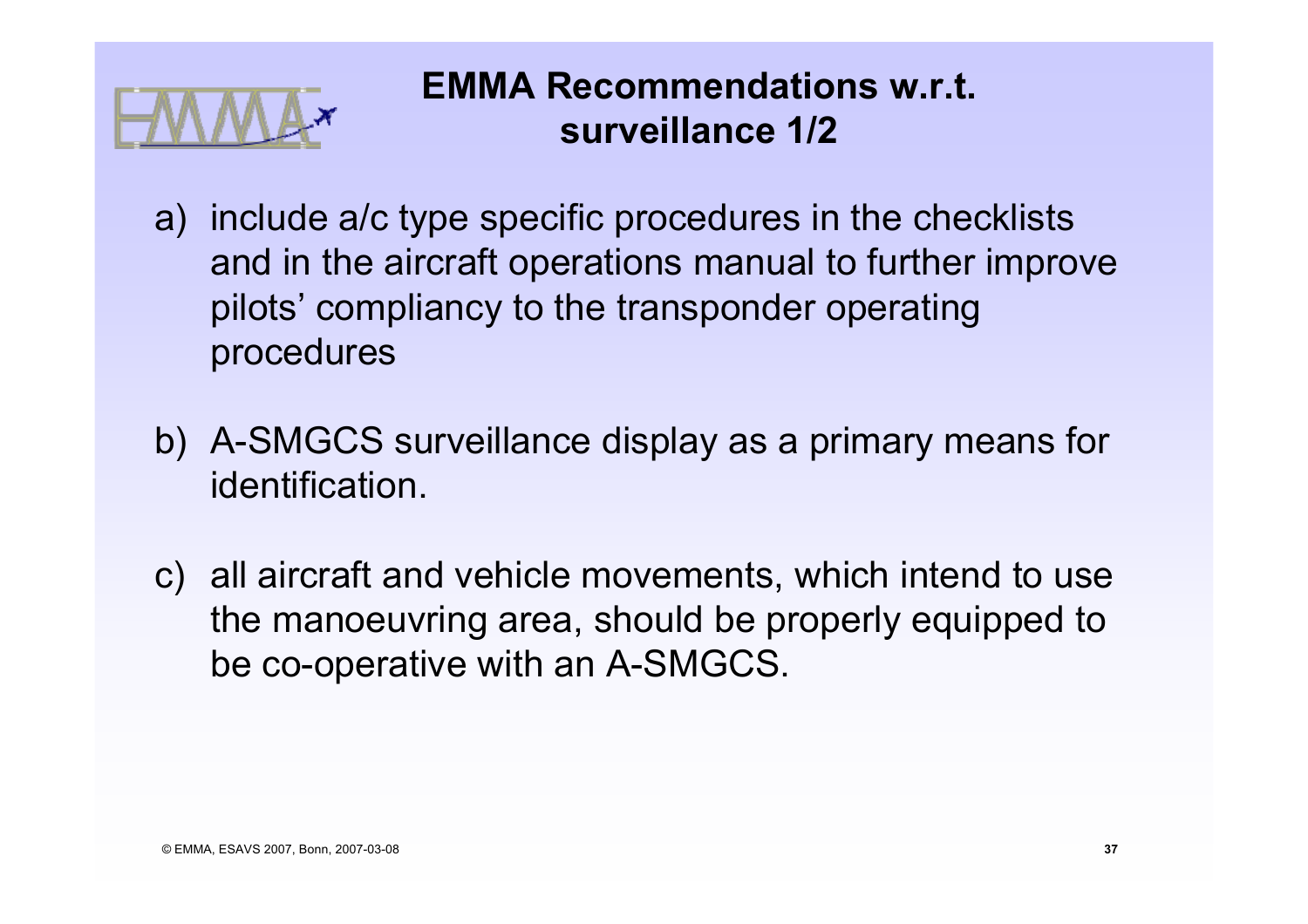

## **EMMA Recommendations w.r.t. surveillance 2/2**

- d) Implementing A-SMGCS requires intensive adaptation (tuning) to obtain a sufficient and reliable system performance.
- e) Some performance requirements needs continuous long-term observation over a period of several weeks. Automatic assessment tools, like the MOGADOR tool used in EMMA, may help here.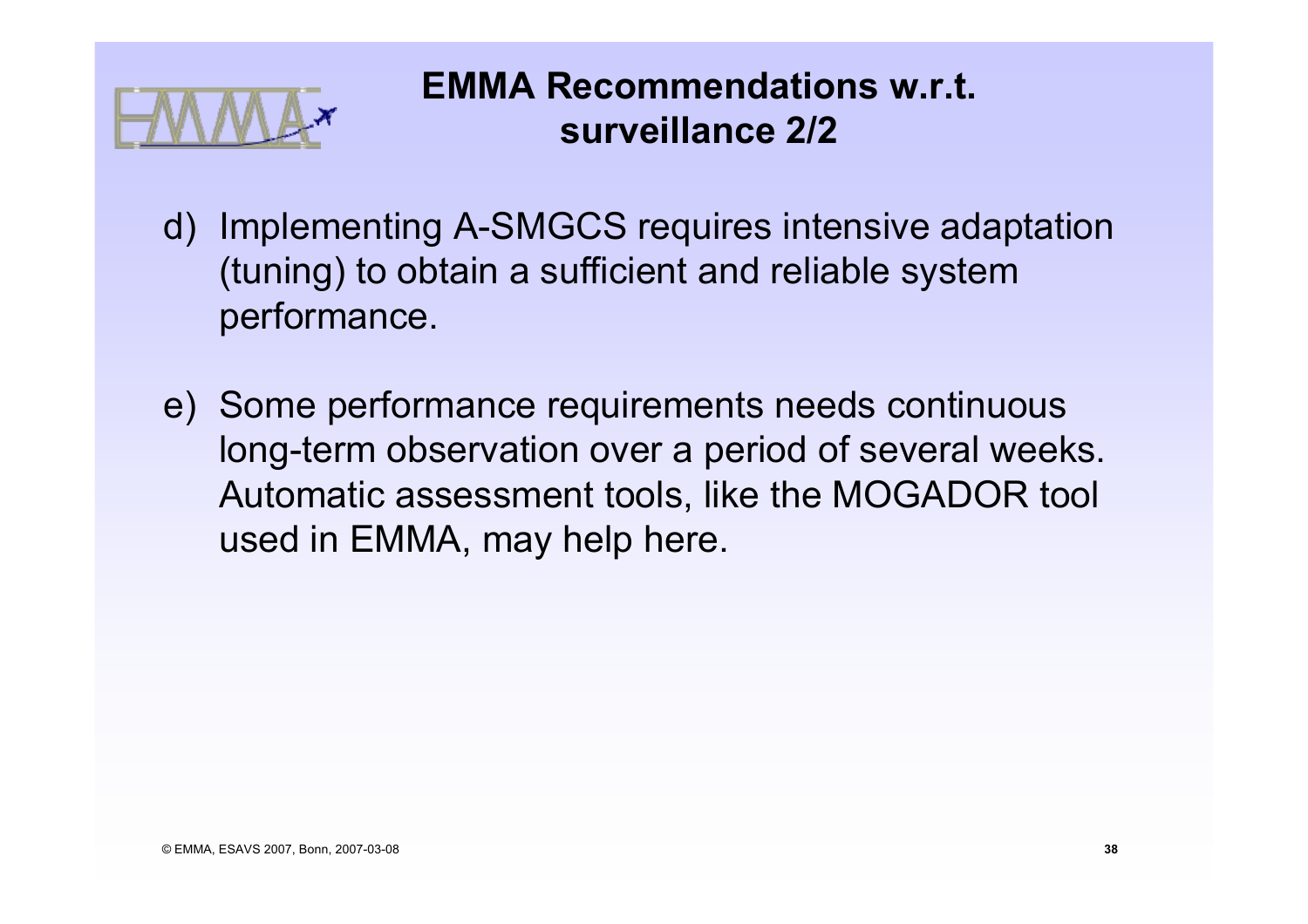

# **EMMA2 overview**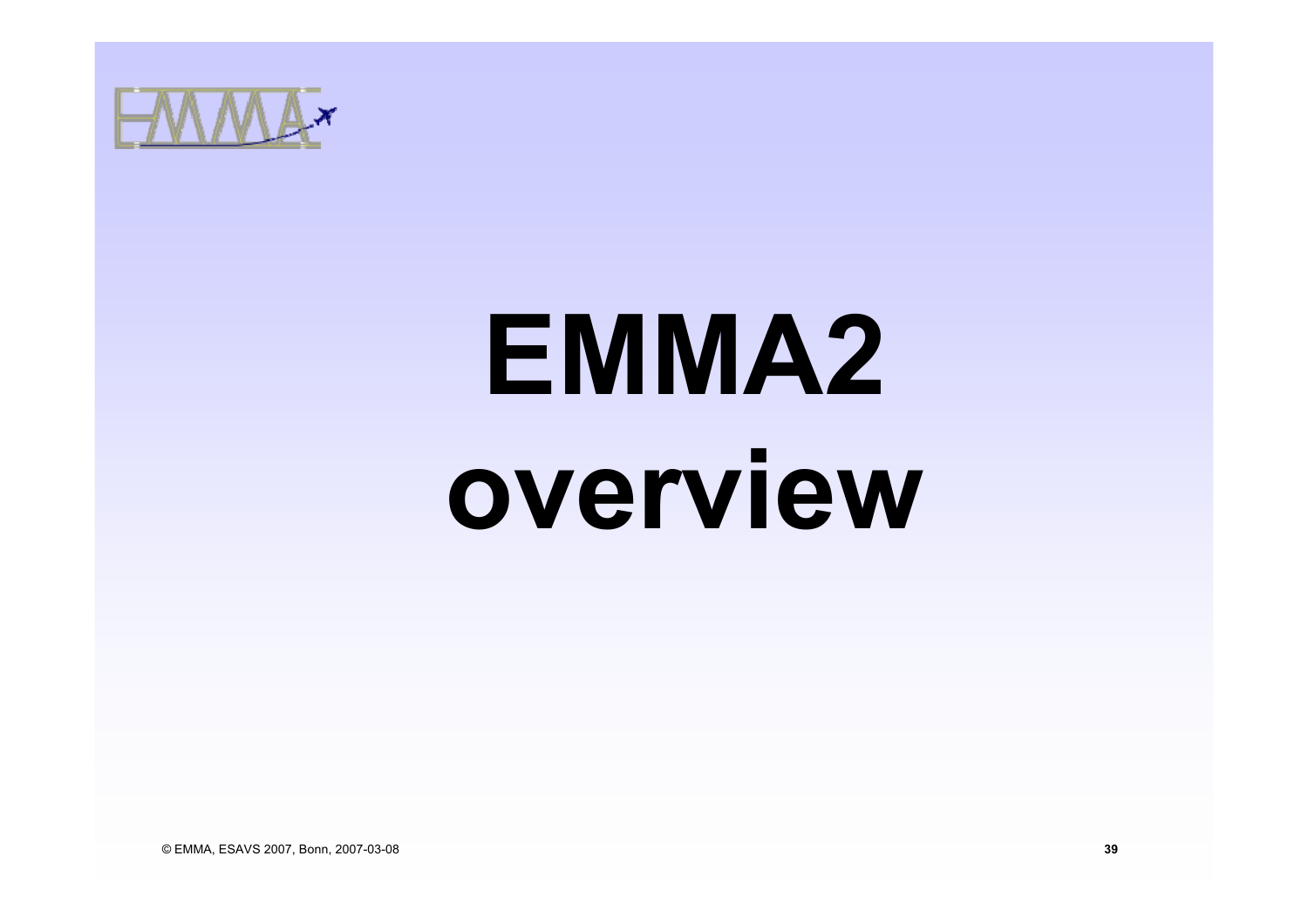

© EMMA, ESAVS 2007, Bonn, 2007-03-08 **40**